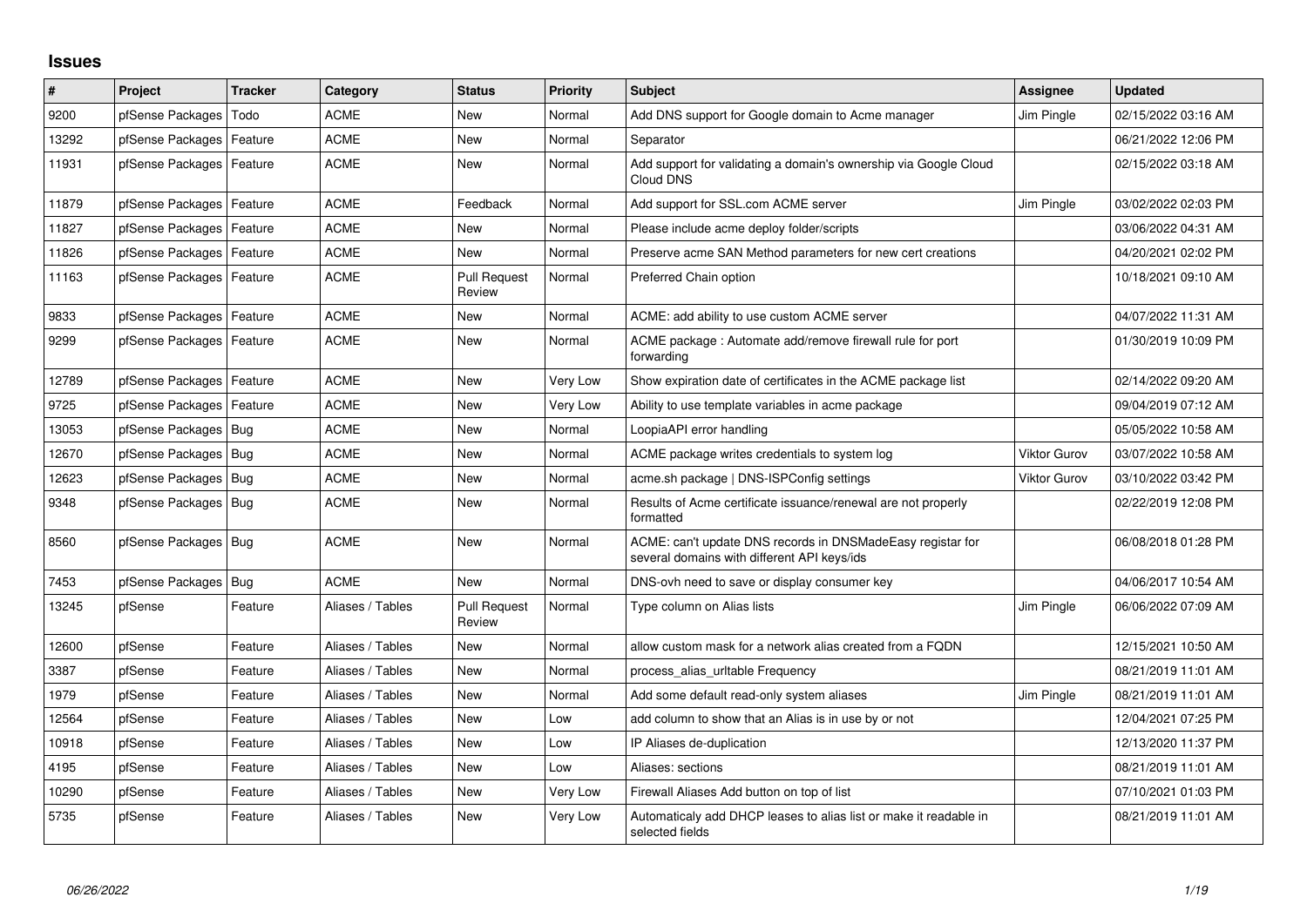| #     | Project                    | <b>Tracker</b> | Category         | <b>Status</b> | <b>Priority</b> | <b>Subject</b>                                                                                                | Assignee          | <b>Updated</b>      |
|-------|----------------------------|----------------|------------------|---------------|-----------------|---------------------------------------------------------------------------------------------------------------|-------------------|---------------------|
| 13282 | pfSense Plus               | Bug            | Aliases / Tables | New           | Normal          | FQDN Aliases Break if an Invalid Domain is Present in the Chain                                               | Reid<br>Linnemann | 06/18/2022 03:12 PM |
| 13068 | pfSense                    | <b>Bug</b>     | Aliases / Tables | New           | Normal          | Error loading rules when URL Table IPs content is empty                                                       |                   | 04/17/2022 09:07 PM |
| 12708 | pfSense                    | <b>Bug</b>     | Aliases / Tables | New           | Normal          | alias with non resolving DNS entry breaks underlying pf table                                                 |                   | 02/20/2022 06:13 PM |
| 7665  | pfSense                    | Bug            | Aliases / Tables | New           | Normal          | Host range validation for Aliases is not strict enough                                                        |                   | 08/21/2019 11:01 AM |
| 9296  | pfSense                    | Bug            | Aliases / Tables | Confirmed     | Low             | Alias content is sometimes incomplete when mixing FQDN and IP<br>address                                      | Reid<br>Linnemann | 06/18/2022 03:12 PM |
| 11898 | pfSense Packages           | Bug            | apcupsd          | New           | Normal          | PHP error from apcupsd dashboard widget                                                                       |                   | 05/07/2021 09:12 AM |
| 11375 | pfSense Packages   Bug     |                | apcupsd          | <b>New</b>    | Normal          | UPS Type <blank> for USB APC</blank>                                                                          |                   | 02/26/2021 11:10 AM |
| 10845 | pfSense Packages   Bug     |                | apcupsd          | New           | Normal          | apcupsd doesn't stop when not enabled                                                                         |                   | 08/24/2020 10:16 AM |
| 12812 | pfSense Packages   Feature |                | arpwatch         | New           | Normal          | Would it be helpful if the FreeBSD net-mgmt/arpwatch port had an<br>option to use mail/dma for mail delivery? |                   | 02/16/2022 06:09 PM |
| 12101 | pfSense Packages   Bug     |                | arpwatch         | Assigned      | Normal          | ArpWatch Suppression Mac for "flip-flop" not suppressing                                                      | Viktor Gurov      | 10/09/2021 07:19 PM |
| 8454  | pfSense Packages   Bug     |                | arpwatch         | New           | Very Low        | Arpwatch package break email notifications from other sources                                                 |                   | 06/23/2022 07:49 PM |
| 13260 | pfSense                    | Feature        | Authentication   | New           | Normal          | Add support for OpenVPN static-challenge                                                                      |                   | 06/09/2022 02:04 PM |
| 12546 | pfSense Plus               | Feature        | Authentication   | New           | Normal          | Add 2FA Support to pfSense Plus Local Database Authentication                                                 |                   | 06/25/2022 05:30 PM |
| 12458 | pfSense                    | Feature        | Authentication   | New           | Normal          | Use "unixHomeDirectory" instead of "homeDirectory" when LDAP<br>authentication server is Active Directory     |                   | 10/15/2021 08:18 AM |
| 12091 | pfSense                    | Feature        | Authentication   | New           | Normal          | RFE: Add support for sssd authentication                                                                      |                   | 12/10/2021 04:55 PM |
| 11920 | pfSense Plus               | Feature        | Authentication   | New           | Normal          | SAML Authentication for pfSense (VPN and webConfigurator)                                                     |                   | 05/14/2021 12:56 AM |
| 10843 | pfSense                    | Feature        | Authentication   | New           | Normal          | Allow user manager settings to specify multiple authentication<br>servers                                     |                   | 01/13/2022 07:22 AM |
| 9937  | pfSense                    | Feature        | Authentication   | <b>New</b>    | Normal          | OpenVPN Login User Privilege                                                                                  |                   | 11/29/2019 08:46 AM |
| 9288  | pfSense                    | Feature        | Authentication   | New           | Normal          | SSHGuard add pfSense signature in standard                                                                    |                   | 08/14/2019 01:19 PM |
| 9222  | pfSense                    | Feature        | Authentication   | New           | Normal          | Add sshguard log when release an IP                                                                           |                   | 08/14/2019 01:00 PM |
| 9165  | pfSense                    | Feature        | Authentication   | New           | Normal          | only IPs can be added to sshguard whitelist                                                                   |                   | 04/21/2022 12:39 PM |
| 6742  | pfSense                    | Feature        | Authentication   | New           | Normal          | OAuth2 authentication for OpenVPN (and for FreeRadius)                                                        | Jim Thompson      | 10/19/2020 09:19 AM |
| 5825  | pfSense                    | Feature        | Authentication   | New           | Normal          | Allow EAP-RADIUS for authentication servers                                                                   |                   | 08/21/2019 10:32 AM |
| 4242  | pfSense                    | Feature        | Authentication   | <b>New</b>    | Normal          | Two Factor or OTP Authentication for Admin Interface                                                          |                   | 01/04/2022 12:07 PM |
| 4098  | pfSense                    | Feature        | Authentication   | New           | Normal          | Add option to force a password change on login                                                                |                   | 08/21/2019 10:31 AM |
| 12863 | pfSense                    | Feature        | Authentication   | New           | Very Low        | dynamically tune sha512crypt rounds                                                                           | Jim Pingle        | 03/19/2022 12:53 PM |
| 8775  | pfSense                    | Feature        | Authentication   | New           | Very Low        | Use SRV record for LDAP Authentication                                                                        |                   | 05/06/2020 07:49 AM |
| 8694  | pfSense                    | Feature        | Authentication   | New           | Very Low        | Client CA Auth for PFSense WebGui                                                                             |                   | 08/21/2019 09:25 AM |
| 13093 | pfSense                    | Bug            | Authentication   | In Progress   | Normal          | LDAP authentication fails with extended query and RFC2307 group<br>lookups enabled                            | Chris Linstruth   | 05/31/2022 07:20 AM |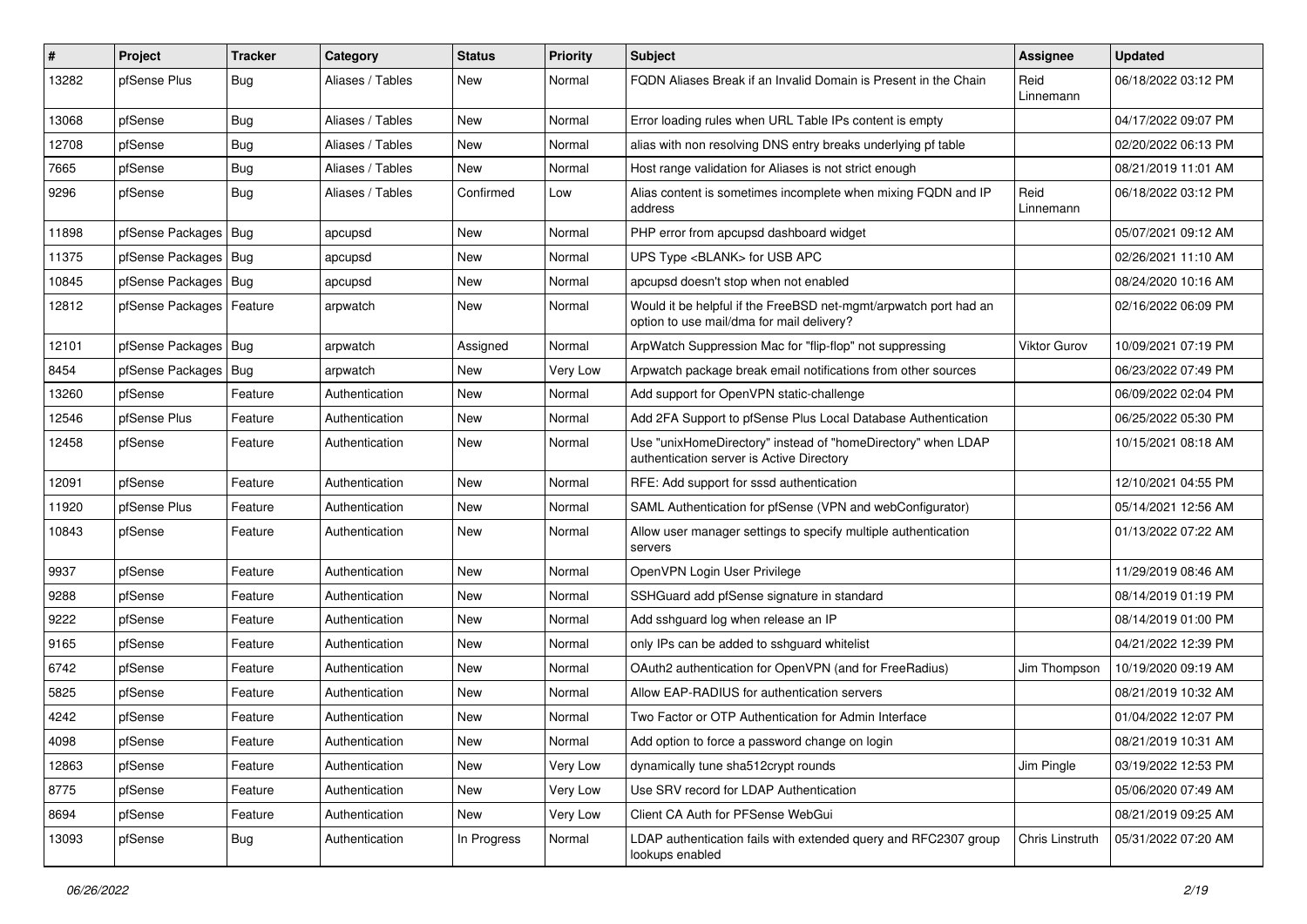| ∦     | Project                    | Tracker     | Category         | <b>Status</b>                 | <b>Priority</b> | Subject                                                                                                                             | Assignee              | <b>Updated</b>      |
|-------|----------------------------|-------------|------------------|-------------------------------|-----------------|-------------------------------------------------------------------------------------------------------------------------------------|-----------------------|---------------------|
| 12726 | pfSense                    | <b>Bug</b>  | Authentication   | New                           | Normal          | LDAP select container button auto populate                                                                                          |                       | 01/25/2022 01:48 PM |
| 12715 | pfSense                    | Bug         | Authentication   | New                           | Normal          | Long system startup time when LDAP is configured and unavailable<br>during startup.                                                 | Christian<br>McDonald | 01/24/2022 05:50 AM |
| 12519 | pfSense                    | Bug         | Authentication   | New                           | Normal          | Fail authentication using special character in password via the LDAP<br>connector                                                   |                       | 11/12/2021 07:39 AM |
| 12283 | pfSense                    | Bug         | Authentication   | <b>New</b>                    | Normal          | LDAP/RADIUS authentication servers configuration does not allow<br>source IP address to be specified                                |                       | 08/20/2021 01:15 AM |
| 12225 | pfSense                    | Bug         | Authentication   | <b>Pull Request</b><br>Review | Normal          | Group membership field is not needed for remote groups                                                                              | Viktor Gurov          | 05/17/2022 02:21 PM |
| 12095 | pfSense                    | Bug         | Authentication   | New                           | Normal          | Memory leak in pcscd                                                                                                                |                       | 06/01/2022 01:01 PM |
| 11626 | pfSense Plus               | <b>Bug</b>  | Authentication   | New                           | Normal          | Google LDAP connection failed due to lack of SNI for TLS 1.3                                                                        | Luiz Souza            | 06/25/2022 05:34 PM |
| 10765 | pfSense                    | <b>Bug</b>  | Authentication   | New                           | Normal          | Ampersands in Idap extended query are escaped twice                                                                                 |                       | 09/02/2020 07:55 AM |
| 8087  | pfSense                    | Bug         | Authentication   | New                           | Normal          | Provide Calling-Station-ID to RADIUS backed VPN connections                                                                         |                       | 06/06/2020 05:36 AM |
| 5652  | pfSense                    | <b>Bug</b>  | Authentication   | New                           | Normal          | Radius IETF Class Group Assignment - Incorrect Standard                                                                             |                       | 08/13/2019 01:39 PM |
| 10352 | pfSense                    | Bug         | Authentication   | New                           | Very Low        | RADIUS authentication fails with MSCHAPv1 or MSCHAPv2 when<br>passwords contain international characters                            |                       | 06/20/2022 04:04 PM |
| 11266 | pfSense Packages   Feature |             | AutoConfigBackup | <b>New</b>                    | Very Low        | Give an option to list restore point in "reverse" order/latest at the top.                                                          |                       | 01/19/2021 06:58 PM |
| 12329 | pfSense Packages   Feature |             | Avahi            | <b>New</b>                    | Normal          | Add optional floating firewall rules for IPv4 and IPv6                                                                              |                       | 02/09/2022 04:43 PM |
| 12767 | pfSense Packages   Bug     |             | Avahi            | New                           | Normal          | Package radavahi-daemon does does not exist in current pfSense<br>version and it has been removed"" message on pfSense 2.7 restore  |                       | 02/07/2022 11:28 AM |
| 13039 | pfSense Packages   Feature |             | AWS VPC          | <b>New</b>                    | Normal          | Handle transit gateway VPNs in the AWS VPN wizard                                                                                   |                       | 04/11/2022 07:31 AM |
| 9497  | pfSense Packages   Bug     |             | AWS VPC          | New                           | Normal          | AWS VPN Wizard: WebGUI times out.                                                                                                   |                       | 11/13/2019 10:07 AM |
| 9495  | pfSense Packages   Bug     |             | AWS VPC          | New                           | Normal          | AWS VPC VPN wizard produces incorrect config (SHA256 should be<br>SHA <sub>1</sub> )                                                |                       | 08/19/2019 02:45 PM |
| 11098 | pfSense Packages   Bug     |             | Backup           | Feedback                      | Normal          | Backup Files and Directories plugin crashes firewall if /root specified<br>as backup location                                       | Viktor Gurov          | 12/23/2021 10:45 AM |
| 10900 | pfSense Packages   Bug     |             | Backup           | Feedback                      | Normal          | /packages/backup/backup.php?a=download&t=backup HTTP 504,<br>or Sends PHP Error Message as ASCII/Text file Named<br>pfsense.bak.tgz |                       | 04/05/2022 01:51 AM |
| 13205 | pfSense Docs               | New Content | Backup / Restore | Feedback                      | Normal          | <b>ZFS Boot Environment documentation</b>                                                                                           | Christian<br>McDonald | 05/31/2022 10:55 AM |
| 12553 | pfSense                    | Feature     | Backup / Restore | New                           | Normal          | Auto Config Backup: Allow selecting multiple backups for deletion                                                                   |                       | 02/22/2022 04:27 AM |
| 9775  | pfSense                    | Feature     | Backup / Restore | New                           | Normal          | AutoConfigBackup - Rolling per day/hour cap on changes, retention<br>policy                                                         |                       | 09/20/2019 09:19 AM |
| 4681  | pfSense                    | Feature     | Backup / Restore | New                           | Normal          | AutoConfigBackup make a way to easily download a saved backup                                                                       |                       | 08/16/2019 12:46 PM |
| 3697  | pfSense                    | Feature     | Backup / Restore | New                           | Normal          | New backup/restore area: Certificates                                                                                               |                       | 03/11/2017 11:30 AM |
| 3696  | pfSense                    | Feature     | Backup / Restore | New                           | Normal          | Multiple items backup/restore                                                                                                       |                       | 06/06/2014 02:33 PM |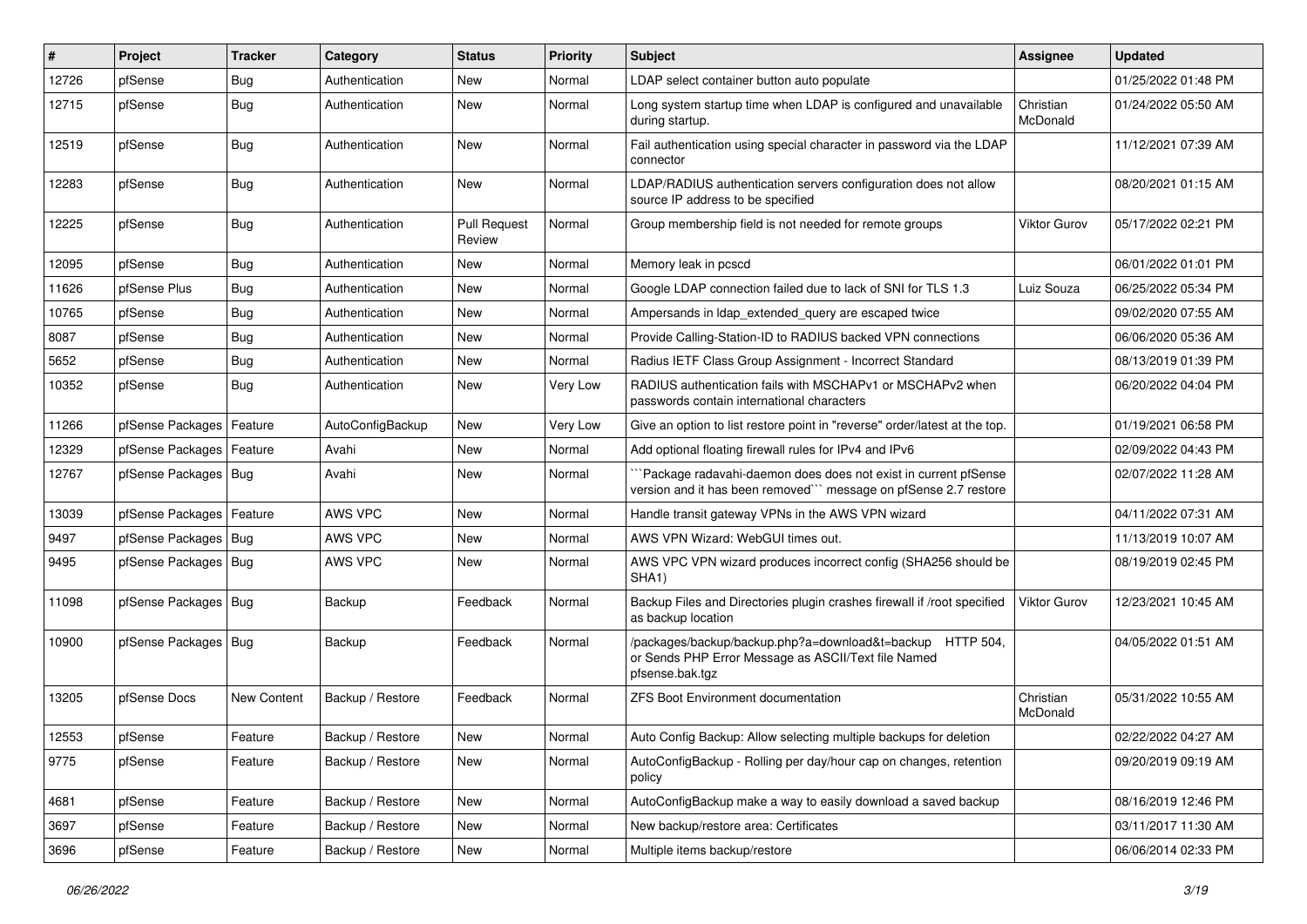| $\vert$ # | Project                       | <b>Tracker</b> | Category         | <b>Status</b> | <b>Priority</b> | Subject                                                                                                  | <b>Assignee</b>     | <b>Updated</b>      |
|-----------|-------------------------------|----------------|------------------|---------------|-----------------|----------------------------------------------------------------------------------------------------------|---------------------|---------------------|
| 1367      | pfSense                       | Feature        | Backup / Restore | New           | Normal          | Input validation on partial config restores                                                              |                     | 03/21/2011 01:16 AM |
| 286       | pfSense                       | Feature        | Backup / Restore | New           | Normal          | Backup/restore users individually                                                                        |                     | 01/09/2021 03:48 PM |
| 7688      | pfSense                       | Feature        | Backup / Restore | New           | Low             | AutoConfigBackup - Info Icon - username only                                                             |                     | 10/22/2017 10:46 AM |
| 6608      | pfSense                       | Feature        | Backup / Restore | New           | Low             | backup and restore dhcp                                                                                  |                     | 07/13/2016 04:09 PM |
| 12774     | pfSense                       | Bug            | Backup / Restore | New           | Normal          | Picture widget image is not saved in backup                                                              |                     | 04/04/2022 04:48 AM |
| 12249     | pfSense                       | <b>Bug</b>     | Backup / Restore | New           | Normal          | HAProxy causing failed ACB backups                                                                       |                     | 11/15/2021 11:58 PM |
| 11110     | pfSense                       | <b>Bug</b>     | Backup / Restore | New           | Normal          | Backup file should be checked before restoring a specific area                                           |                     | 12/05/2020 02:50 PM |
| 8076      | pfSense                       | Bug            | Backup / Restore | New           | Normal          | User can easily apply an unusable interface configuration after<br>restore                               |                     | 08/14/2019 10:52 AM |
| 7757      | pfSense                       | Bug            | Backup / Restore | New           | Normal          | Auto Config Backup fails to upload unless Default Gateway is up                                          |                     | 08/16/2019 12:47 PM |
| 13289     | pfSense                       | Bug            | Backup / Restore | New           | Low             | Attempting to restore a 0 byte "config.xml" prints an error that the<br>file cannot be read              |                     | 06/20/2022 10:46 AM |
| 1738      | pfSense                       | Bug            | Backup / Restore | New           | Very Low        | Restore fails when username in backup is not matching                                                    |                     | 12/11/2021 07:51 PM |
| 9916      | pfSense Packages              | Feature        | <b>BIND</b>      | Feedback      | Normal          | Check allow-transfer in custom option when the zone is slave                                             |                     | 04/21/2022 12:40 PM |
| 8199      | pfSense Packages   Feature    |                | <b>BIND</b>      | New           | Normal          | Support reordering and/or sort alphabetically across BIND package                                        |                     | 12/12/2017 02:05 AM |
| 8146      | pfSense Packages   Feature    |                | <b>BIND</b>      | New           | Normal          | Zone Domain Records more powerfull for BIND Zones                                                        |                     | 08/13/2019 09:39 AM |
| 13002     | pfSense Packages   Regression |                | <b>BIND</b>      | Feedback      | Normal          | BIND 9.16_13 could not find existing DNSSEC keys at<br>/cf/named/etc/namedb/keys due to directory change | <b>Viktor Gurov</b> | 03/31/2022 12:14 PM |
| 11634     | pfSense Packages   Regression |                | <b>BIND</b>      | New           | Normal          | bind hangs when pfsense is reconnecting as an openypn client to a<br>TUN openvpn server                  |                     | 03/14/2021 07:23 AM |
| 11563     | pfSense Packages   Bug        |                | <b>BIND</b>      | <b>New</b>    | High            | BIND GUI writes TXT records > 255 characters                                                             |                     | 02/27/2021 07:11 AM |
| 10760     | pfSense Packages   Bug        |                | <b>BIND</b>      | New           | High            | pfSense BIND 9.14.12 server terminates due to assertion failure                                          |                     | 07/11/2020 04:53 PM |
| 13114     | pfSense Packages   Bug        |                | <b>BIND</b>      | Feedback      | Normal          | BIND calls rndc in rc_stop when named is not running                                                     | <b>Stuart Wyatt</b> | 05/04/2022 12:41 PM |
| 12869     | pfSense Packages   Bug        |                | <b>BIND</b>      | Feedback      | Normal          | Bind DNS Package AAAA filtering Broken on new ZFS Installs                                               | <b>Viktor Gurov</b> | 03/09/2022 12:38 PM |
| 10693     | pfSense Packages   Bug        |                | <b>BIND</b>      | New           | Normal          | pfSense Bind Zone Editor UI does not update zone serial number<br>when a change is made                  |                     | 09/01/2021 12:51 AM |
| 10445     | pfSense Packages   Bug        |                | <b>BIND</b>      | Feedback      | Normal          | BIND crashed when added RPZ. rpz is not a master or slave zone.                                          |                     | 04/21/2022 12:40 PM |
| 10330     | pfSense Packages   Bug        |                | <b>BIND</b>      | Feedback      | Normal          | BIND zone configuration displays wrong DS resource record with<br>inline DNSSEC signing enabled          |                     | 04/21/2022 12:40 PM |
| 8197      | pfSense Packages   Bug        |                | <b>BIND</b>      | New           | Normal          | BIND UI fails to properly update zone with inline DNSSEC signing<br>enabled                              |                     | 02/18/2019 05:23 PM |
| 11343     | pfSense Packages   Bug        |                | <b>BIND</b>      | Feedback      | Low             | Invalid link to pfSense-pkg-bind changelog                                                               | Viktor Gurov        | 04/05/2022 08:12 AM |
| 11074     | pfSense Packages   Bug        |                | <b>BIND</b>      | New           | Low             | bind Zone Settings Zones, Save button opens "Confirmation required<br>to save changes"                   |                     | 11/16/2020 11:08 AM |
| 12782     | pfSense                       | Todo           | Build / Release  | New           | Normal          | Disable compatibility flag                                                                               | <b>Brad Davis</b>   | 05/17/2022 02:33 PM |
| 4472      | pfSense                       | Feature        | Build / Release  | New           | Normal          | Cryptographically sign every (sub-)release                                                               |                     | 08/13/2019 12:53 PM |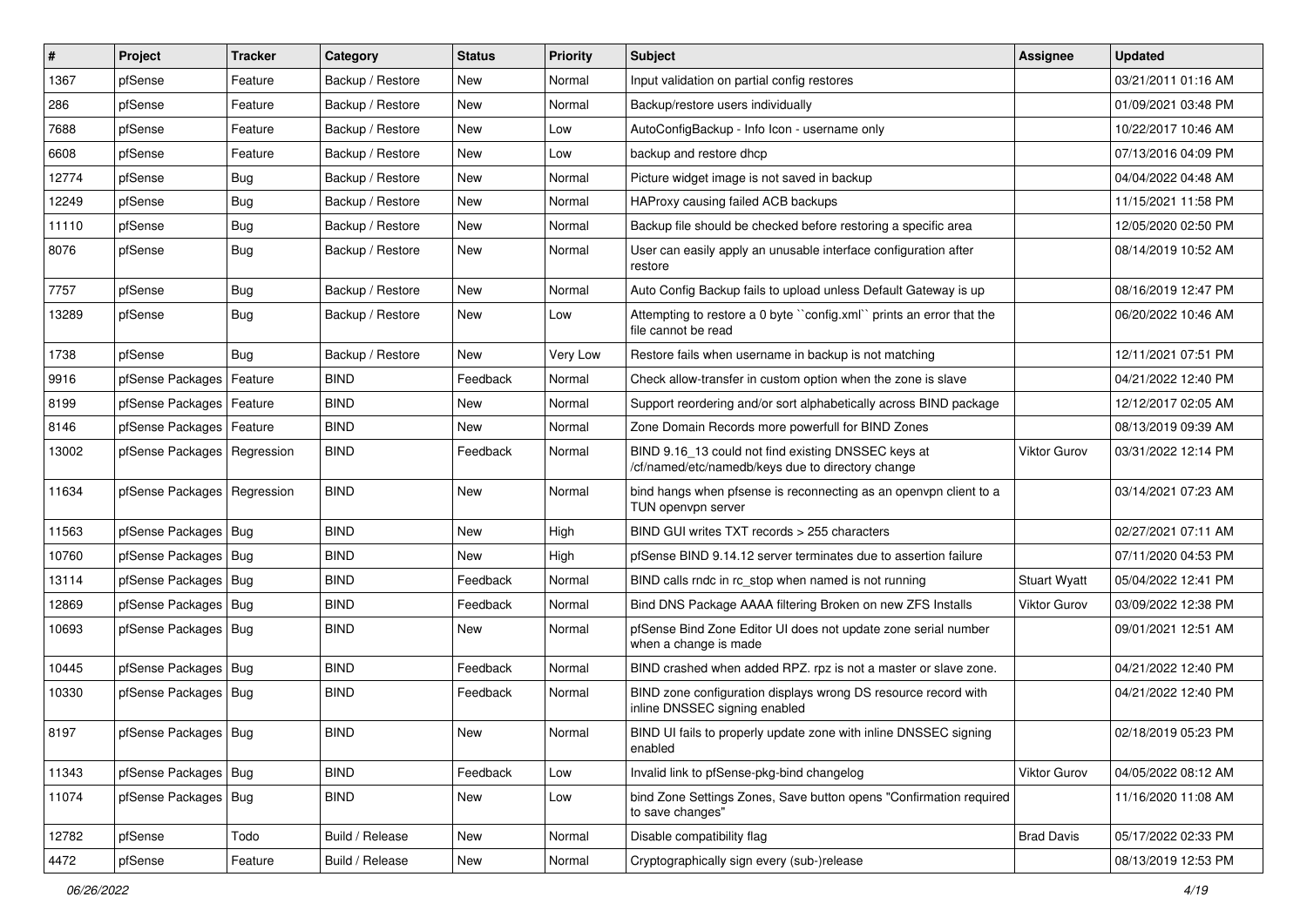| $\sharp$ | <b>Project</b> | <b>Tracker</b> | Category              | <b>Status</b> | <b>Priority</b> | <b>Subject</b>                                                                                                          | <b>Assignee</b>      | <b>Updated</b>      |
|----------|----------------|----------------|-----------------------|---------------|-----------------|-------------------------------------------------------------------------------------------------------------------------|----------------------|---------------------|
| 13229    | pfSense Docs   | Todo           | Captive Portal        | Feedback      | Normal          | Update documentation for IPFW to PF transition for Limiters and<br><b>Captive Portal</b>                                | Jim Pingle           | 05/27/2022 03:04 PM |
| 11379    | pfSense        | Feature        | <b>Captive Portal</b> | New           | Normal          | <b>Template Roll Printer</b>                                                                                            |                      | 02/07/2021 05:26 AM |
| 11189    | pfSense        | Feature        | Captive Portal        | New           | Normal          | Captive Portal - Tarpit option                                                                                          |                      | 12/23/2020 06:44 PM |
| 9627     | pfSense        | Feature        | <b>Captive Portal</b> | New           | Normal          | Captive Portal only shows authenticated users                                                                           |                      | 08/14/2019 02:48 PM |
| 7971     | pfSense        | Feature        | <b>Captive Portal</b> | New           | Normal          | Allow import, export and synchronization of MACs under Captive<br>Portal service                                        |                      | 10/19/2017 04:56 AM |
| 6956     | pfSense        | Feature        | <b>Captive Portal</b> | New           | Normal          | Allow more control over concurrent logins                                                                               |                      | 11/23/2016 12:01 PM |
| 3377     | pfSense        | Feature        | <b>Captive Portal</b> | New           | Normal          | OAuth2 authentication in captive portal                                                                                 | Jim Thompson         | 10/19/2020 09:13 AM |
| 3053     | pfSense        | Feature        | <b>Captive Portal</b> | New           | Normal          | Automatically add DHCP static addresses to CP passthru-mac                                                              |                      | 06/21/2013 11:54 AM |
| 2963     | pfSense        | Feature        | <b>Captive Portal</b> | New           | Normal          | Captive Portal MAC authentication request                                                                               |                      | 08/22/2017 09:09 PM |
| 2573     | pfSense        | Feature        | <b>Captive Portal</b> | New           | Normal          | Captive Portal support of RADIUS POD (Packet of Disconnect)                                                             |                      | 10/17/2016 03:14 AM |
| 2025     | pfSense        | Feature        | Captive Portal        | New           | Normal          | Captive Portal: Easy accessible Logout page instead of Logout<br>pop-up window                                          |                      | 02/06/2016 04:59 AM |
| 1924     | pfSense        | Feature        | Captive Portal        | New           | Normal          | Ability of CP's allowed IP addresses to use aliases                                                                     |                      | 07/26/2018 04:28 AM |
| 1831     | pfSense        | Feature        | Captive Portal        | <b>New</b>    | Normal          | Captive portal IPv6 support                                                                                             | Reid<br>Linnemann    | 05/25/2022 07:57 AM |
| 385      | pfSense        | Feature        | <b>Captive Portal</b> | <b>New</b>    | Normal          | Reverse captive portal                                                                                                  |                      | 08/13/2019 12:23 PM |
| 9970     | pfSense        | Feature        | <b>Captive Portal</b> | New           | Low             | Captive Portal and SAML2 Integration                                                                                    | Mauro Braggio        | 10/12/2020 07:39 AM |
| 4724     | pfSense        | Feature        | Captive Portal        | <b>New</b>    | Low             | Captive Portal Status Add Client Hostname                                                                               |                      | 05/22/2015 08:38 AM |
| 2545     | pfSense        | Feature        | <b>Captive Portal</b> | New           | Low             | CaptivePortal: Custom "Re-authenticate every x minutes"                                                                 |                      | 07/08/2012 05:21 PM |
| 13220    | pfSense        | Feature        | <b>Captive Portal</b> | New           | Very Low        | Voucher per-roll bandwidth restrictions and traffic quotas                                                              |                      | 05/26/2022 08:16 AM |
| 13219    | pfSense        | Feature        | <b>Captive Portal</b> | <b>New</b>    | Very Low        | Enable/Disable single voucher roll                                                                                      |                      | 05/26/2022 08:14 AM |
| 13290    | pfSense        | Regression     | Captive Portal        | Feedback      | Normal          | My PfSense version 2.7 is returning the error "dummynet bad switch<br>21" every time I activate my Captive Portals (7). |                      | 06/20/2022 06:01 PM |
| 13226    | pfSense        | Bug            | <b>Captive Portal</b> | Confirmed     | Normal          | Captive Portal doesn't disconnect established OpenVPN link                                                              | Reid<br>Linnemann    | 05/30/2022 10:38 AM |
| 13215    | pfSense        | Bug            | Captive Portal        | Assigned      | Normal          | Allowed MAC/IP/Hostname traffic counts for authorized users                                                             | Reid<br>Linnemann    | 05/31/2022 05:31 PM |
| 12730    | pfSense        | <b>Bug</b>     | <b>Captive Portal</b> | New           | Normal          | RADIUS accounting does not work if WAN is down                                                                          |                      | 01/26/2022 05:13 AM |
| 12648    | pfSense        | Bug            | <b>Captive Portal</b> | New           | Normal          | Undocumented variables 'listenporthttp' and 'listenporthttps'                                                           |                      | 12/28/2021 10:44 AM |
| 12467    | pfSense        | <b>Bug</b>     | <b>Captive Portal</b> | New           | Normal          | CP error on client disconnect after reboot                                                                              |                      | 10/17/2021 05:35 AM |
| 12357    | pfSense        | Bug            | <b>Captive Portal</b> | <b>New</b>    | Normal          | Captive Portal popup Logout button loads full login page in popup<br>when clicked                                       |                      | 10/27/2021 12:10 PM |
| 1675     | pfSense        | <b>Bug</b>     | <b>Captive Portal</b> | <b>New</b>    | Normal          | Captive portal logout problems with pop-up blockers.                                                                    | <b>Jared Dillard</b> | 03/28/2016 01:37 PM |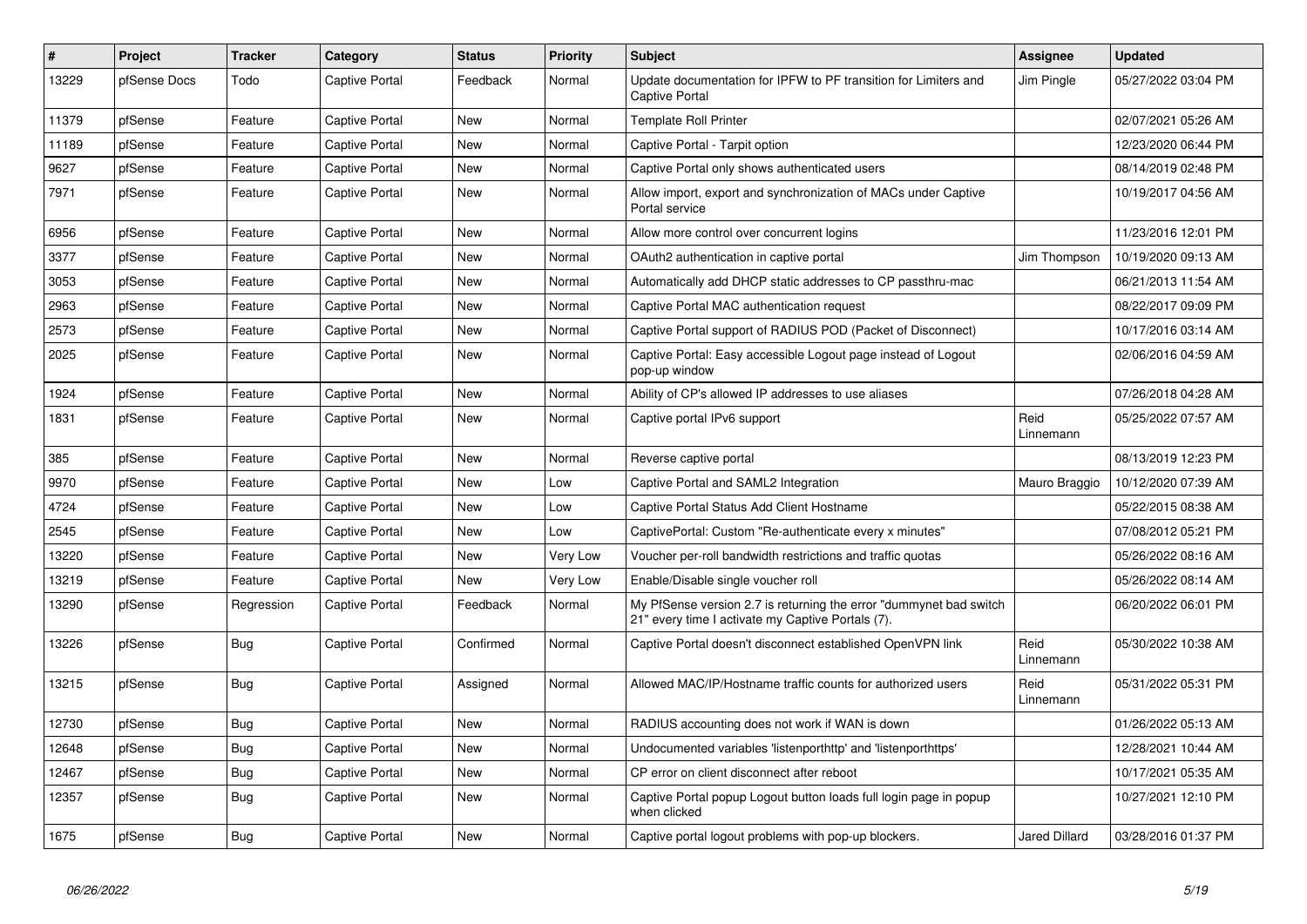| #     | Project                    | <b>Tracker</b> | Category              | <b>Status</b>                 | <b>Priority</b> | <b>Subject</b>                                                                                          | <b>Assignee</b> | <b>Updated</b>      |
|-------|----------------------------|----------------|-----------------------|-------------------------------|-----------------|---------------------------------------------------------------------------------------------------------|-----------------|---------------------|
| 5658  | pfSense                    | <b>Bug</b>     | Captive Portal        | Confirmed                     | Low             | Files with the same name cannot be uploaded to multiple captive<br>portal zones                         |                 | 12/18/2015 07:19 PM |
| 13272 | pfSense                    | Bug            | <b>Captive Portal</b> | <b>Pull Request</b><br>Review | Very Low        | Voucher CSV output has leading space before voucher code                                                | Jim Pingle      | 06/13/2022 10:27 AM |
| 7553  | pfSense                    | <b>Bug</b>     | <b>Captive Portal</b> | Confirmed                     | Very Low        | Captive portal on a parent interface blocks traffic on VLAN interfaces<br>too                           |                 | 08/19/2018 03:15 PM |
| 2099  | pfSense                    | Todo           | CARP                  | <b>New</b>                    | Normal          | Remove "queue" from CARP traffic                                                                        |                 | 01/19/2012 10:59 AM |
| 2218  | pfSense                    | Feature        | CARP                  | <b>New</b>                    | Normal          | Ability to delay CARP master status at boot time                                                        |                 | 03/03/2021 11:57 AM |
| 4845  | pfSense                    | <b>Bug</b>     | CARP                  | Confirmed                     | High            | CARP preemption doesn't switch to backup where connectivity<br>between systems is lost but not NIC link |                 | 07/28/2015 07:55 AM |
| 8567  | pfSense                    | Bug            | CARP                  | <b>New</b>                    | Normal          | Using IPv6 VIP alias for services may affect CARP IPv6 VIP work                                         |                 | 06/12/2018 01:26 PM |
| 8566  | pfSense                    | <b>Bug</b>     | CARP                  | <b>New</b>                    | Normal          | Wrong IPv6 source in NS request in case using of IPv6 alias                                             |                 | 06/12/2018 01:26 PM |
| 8100  | pfSense                    | Bug            | CARP                  | New                           | Normal          | pfsync Initially Deletes States on Primary for Connections<br>Established through Secondary             | Luiz Souza      | 02/08/2022 12:59 PM |
| 5849  | pfSense                    | <b>Bug</b>     | CARP                  | <b>New</b>                    | Normal          | Routing fail on CARP IPsec                                                                              |                 | 12/18/2021 04:41 PM |
| 13110 | pfSense                    | <b>Bug</b>     | CARP                  | <b>New</b>                    | Very Low        | changing CARP VIP address does not update outbound NAT<br>interface IP                                  |                 | 05/03/2022 02:52 PM |
| 7648  | pfSense                    | Bug            | CARP                  | <b>New</b>                    | Very Low        | SPAN ports on an interface renders CARP HA inoperative                                                  |                 | 06/14/2017 09:19 PM |
| 13063 | pfSense Packages   Feature |                | Cellular              | <b>Pull Request</b><br>Review | Normal          | Cellular package shall support more modems and NMEA port                                                |                 | 05/06/2022 02:38 PM |
| 10796 | pfSense Packages           | Feature        | Cellular              | Feedback                      | Normal          | Huawei ME909u-521 support                                                                               |                 | 04/21/2022 12:40 PM |
| 2276  | pfSense                    | Feature        | Certificates          | <b>New</b>                    | Normal          | Remote CRL fetch support                                                                                |                 | 02/06/2016 04:14 AM |
| 1268  | pfSense                    | Feature        | Certificates          | <b>New</b>                    | Normal          | Allow mass renewing of certs                                                                            |                 | 11/01/2019 03:17 PM |
| 1257  | pfSense                    | Feature        | Certificates          | <b>Pull Request</b><br>Review | Normal          | Handle encypted CA/Certificate private keys                                                             |                 | 10/12/2020 07:12 AM |
| 10258 | pfSense                    | Feature        | Certificates          | <b>New</b>                    | Very Low        | allow to sign CA                                                                                        |                 | 02/20/2020 04:20 AM |
| 12737 | pfSense                    | <b>Bug</b>     | Certificates          | <b>New</b>                    | Normal          | CApath is not defined by default in curl                                                                |                 | 05/17/2022 02:30 PM |
| 11203 | pfSense                    | <b>Bug</b>     | Certificates          | <b>New</b>                    | Normal          | certificate manager very slow                                                                           |                 | 12/31/2020 11:57 AM |
| 12894 | pfSense Plus               | <b>Bug</b>     | Certificates          | New                           | Low             | duplicating freshly created certificates through refreshing                                             |                 | 03/03/2022 02:35 PM |
| 7289  | pfSense                    | <b>Bug</b>     | Certificates          | <b>New</b>                    | Low             | Generating 4096bit Certificate                                                                          |                 | 08/14/2019 09:56 AM |
| 9889  | pfSense                    | Bug            | Certificates          | New                           | Very Low        | CRL check for Intermediate CA CRLs fails                                                                | Jim Pingle      | 11/08/2019 11:03 AM |
| 12098 | pfSense Docs               | Correction     | Configuration         | New                           | Normal          | Feedback on pfSense Configuration Recipes - Accessing a<br>CPE/Modem from Inside the Firewall           |                 | 07/02/2021 02:30 AM |
| 12402 | pfSense Docs               | Todo           | Configuration         | <b>New</b>                    | Normal          | Feedback on Configuration - Advanced Configuration Options -<br><b>Notifications</b>                    |                 | 09/24/2021 12:46 AM |
| 13291 | pfSense Docs               | Todo           | Configuration         | <b>New</b>                    | Low             | Notification documentation                                                                              |                 | 06/21/2022 10:22 AM |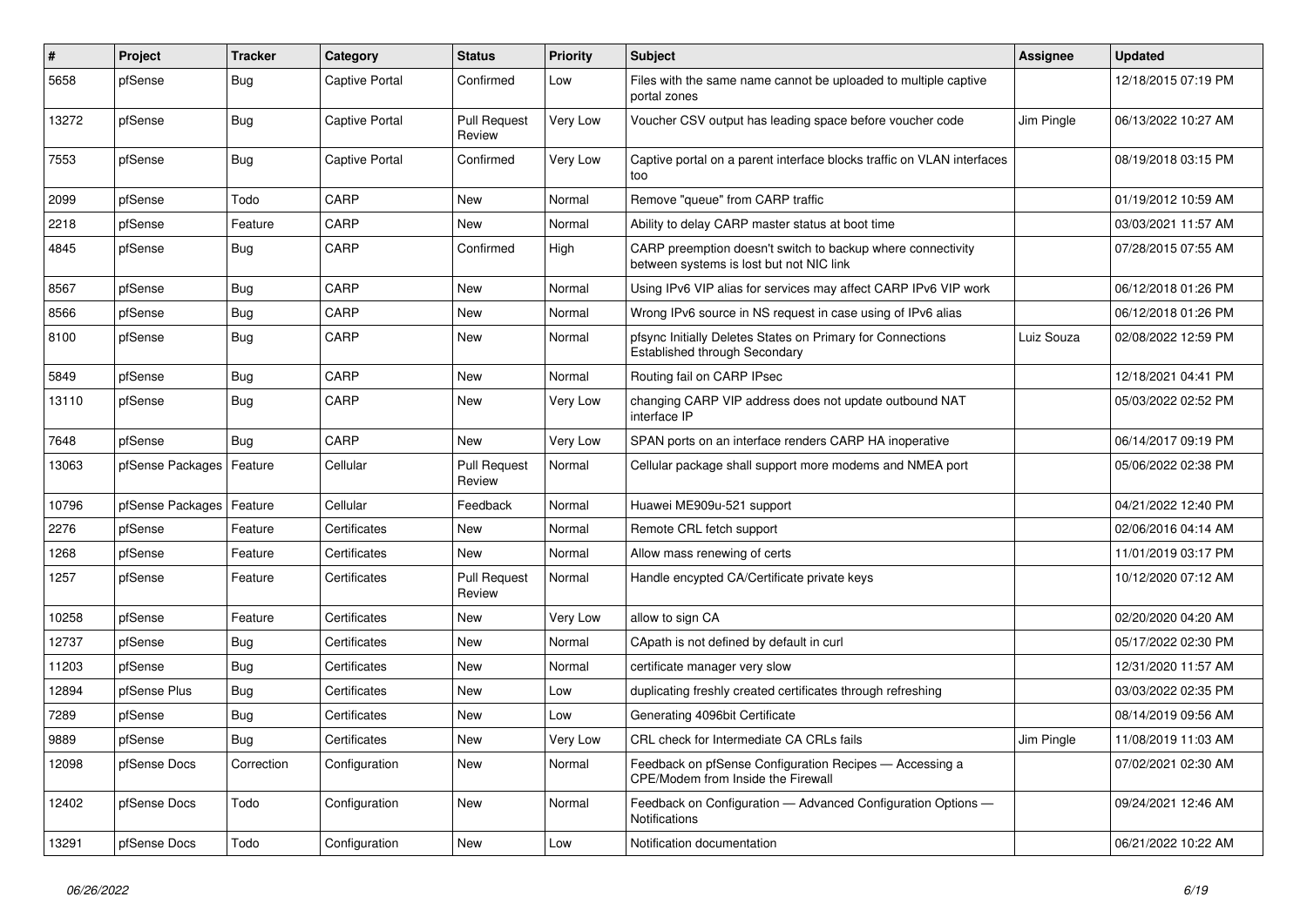| $\#$  | Project          | <b>Tracker</b> | Category                        | <b>Status</b>                 | <b>Priority</b> | <b>Subject</b>                                                                                                        | Assignee      | <b>Updated</b>      |
|-------|------------------|----------------|---------------------------------|-------------------------------|-----------------|-----------------------------------------------------------------------------------------------------------------------|---------------|---------------------|
| 5902  | pfSense          | Todo           | Configuration<br>Backend        | New                           | Normal          | Use a common place for default values                                                                                 |               | 08/13/2019 12:53 PM |
| 13287 | pfSense          | Feature        | Configuration<br>Backend        | <b>New</b>                    | Normal          | Encode OpenVPN Custom Options                                                                                         |               | 06/20/2022 10:33 AM |
| 3895  | pfSense          | Feature        | Configuration<br>Backend        | <b>New</b>                    | Normal          | Timeout for "Apply change"                                                                                            |               | 01/25/2021 08:07 AM |
| 13288 | pfSense          | Bug            | Configuration<br>Backend        | New                           | Normal          | Encode FreeRADIUS Custom Options                                                                                      |               | 06/20/2022 10:36 AM |
| 12483 | pfSense          | <b>Bug</b>     | Configuration<br>Backend        | <b>New</b>                    | Normal          | GUI creates inconsistent config.xml                                                                                   |               | 10/23/2021 06:48 AM |
| 10833 | pfSense          | <b>Bug</b>     | Configuration<br>Backend        | <b>New</b>                    | Normal          | unbound exits on configuration error when link status flaps on LAN<br>interface                                       |               | 08/13/2020 11:53 PM |
| 6398  | pfSense          | Bug            | Configuration<br><b>Backend</b> | <b>New</b>                    | Normal          | If config cannot be loaded due to corruption or bug, it isn't handled<br>gracefully (just stops)                      |               | 08/13/2019 01:23 PM |
| 13268 | pfSense          | Todo           | Console Menu                    | Ready To Test                 | Normal          | columns don't align nicely in console with medium-long interface<br>names                                             |               | 06/12/2022 10:32 PM |
| 7747  | pfSense          | Feature        | Console Menu                    | New                           | Normal          | Minor UI Tweak: Make hitting enter on the console (esp via SSH)<br>should not log you out, but simply redraw the menu |               | 08/01/2017 04:03 PM |
| 6469  | pfSense          | Feature        | Console Menu                    | <b>New</b>                    | Normal          | Improve help + self documentation in console PHP shell                                                                |               | 08/13/2019 01:23 PM |
| 2693  | pfSense          | Feature        | Console Menu                    | New                           | Normal          | Allow mapping mapping non-physical interfaces via console                                                             | Mathieu Simon | 11/27/2012 03:00 PM |
| 13249 | pfSense          | <b>Bug</b>     | Console Menu                    | <b>New</b>                    | Normal          | Running playback comands multiple times results in PHP error                                                          |               | 06/06/2022 07:02 AM |
| 13258 | pfSense          | <b>Bug</b>     | Console Menu                    | <b>Pull Request</b><br>Review | Low             | secret menu option 100                                                                                                | Jim Pingle    | 06/12/2022 01:44 PM |
| 11970 | pfSense Packages | Bug            | Coreboot                        | New                           | Normal          | Netgate Firmware Upgrade Doesn't Work on XG-2758                                                                      |               | 04/21/2022 12:39 PM |
| 13074 | pfSense Plus     | <b>Bug</b>     | Cryptographic<br>Modules        | New                           | Normal          | AES-GCM with SafeXcel on Netgate 2100 causes MBUF overload                                                            |               | 06/12/2022 11:14 AM |
| 12658 | pfSense Packages | Feature        | darkstat                        | <b>New</b>                    | Normal          | Adding prometheus metrics to darkstat                                                                                 |               | 05/27/2022 09:44 PM |
| 6390  | pfSense          | Todo           | Dashboard                       | <b>New</b>                    | Low             | Autoscale from Traffic Graph not correct size (big graphs)                                                            |               | 05/23/2016 01:38 PM |
| 13165 | pfSense          | Feature        | Dashboard                       | <b>Pull Request</b><br>Review | Normal          | Feat: live update for Services dashboard widget                                                                       |               | 05/15/2022 01:48 AM |
| 10401 | pfSense          | Feature        | Dashboard                       | <b>New</b>                    | Normal          | Request: ability to sort/separate stopped/running Service(s) on<br>Dashboard -> Services Status widget                |               | 03/31/2020 04:48 PM |
| 7974  | pfSense          | Feature        | Dashboard                       | <b>New</b>                    | Normal          | <b>ZFS RAID Monitor Not available</b>                                                                                 |               | 08/20/2019 01:34 PM |
| 7182  | pfSense          | Feature        | Dashboard                       | <b>New</b>                    | Normal          | Break up System Widget on the Dashboard                                                                               |               | 08/21/2019 08:59 AM |
| 4646  | pfSense          | Feature        | Dashboard                       | New                           | Normal          | Recover valuable vertical screen real estate in dashboard                                                             |               | 04/20/2015 07:46 PM |
| 2479  | pfSense          | Feature        | Dashboard                       | New                           | Normal          | Allow reordering of the traffic graphs on the dashboard                                                               |               | 06/08/2012 04:13 PM |
| 13168 | pfSense          | Feature        | Dashboard                       | <b>New</b>                    | Low             | Multiple Dashboard views for a single user                                                                            |               | 05/16/2022 07:53 AM |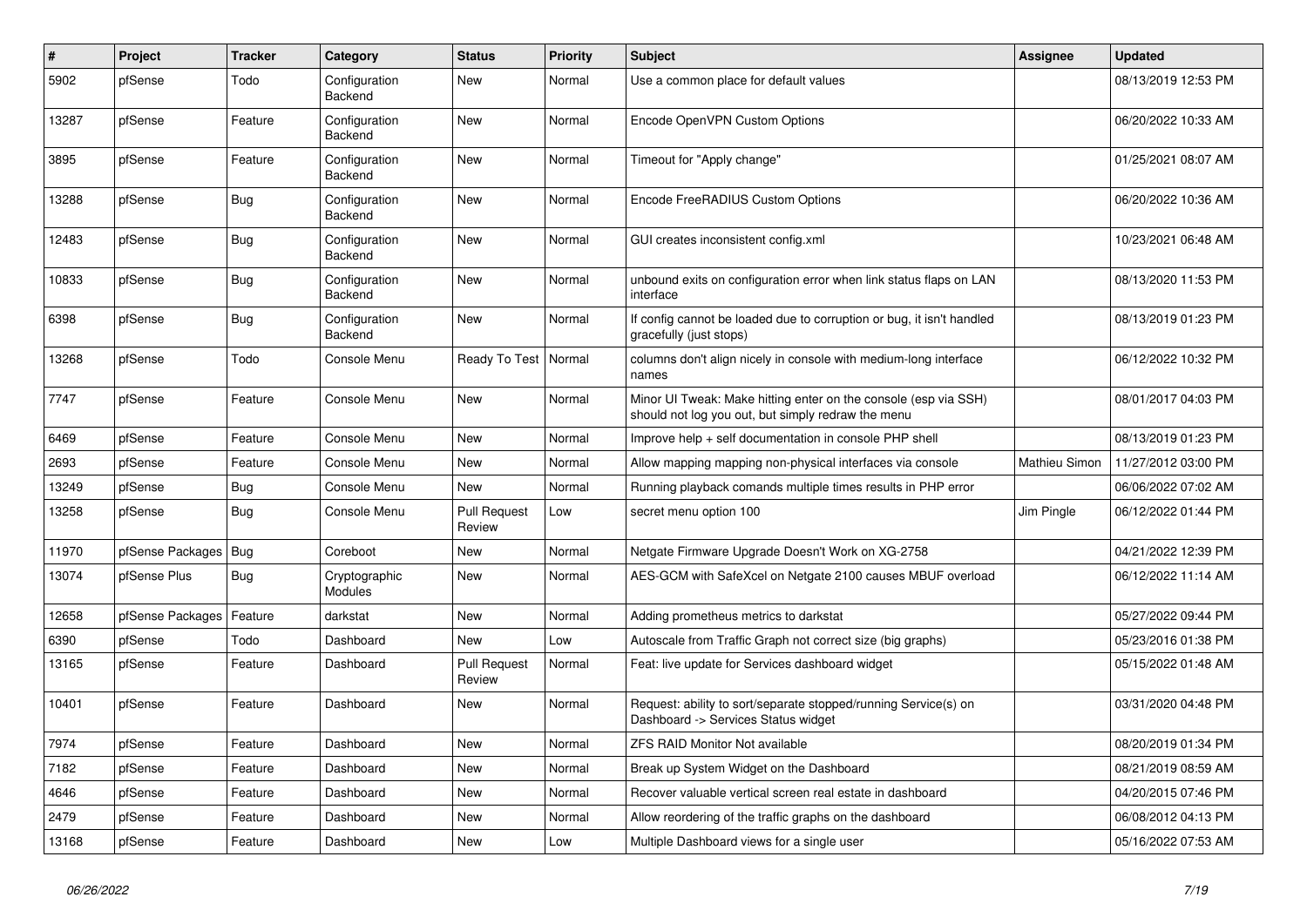| #     | Project      | <b>Tracker</b> | Category        | <b>Status</b>                 | <b>Priority</b> | <b>Subject</b>                                                                                   | <b>Assignee</b>       | <b>Updated</b>      |
|-------|--------------|----------------|-----------------|-------------------------------|-----------------|--------------------------------------------------------------------------------------------------|-----------------------|---------------------|
| 10395 | pfSense      | Feature        | Dashboard       | New                           | Low             | Add Dashboard System Information support for more PC Engines<br>APU boards                       |                       | 02/17/2022 01:02 AM |
| 10280 | pfSense      | Feature        | Dashboard       | New                           | Low             | DHCP Leases widget                                                                               |                       | 11/07/2020 09:18 PM |
| 8458  | pfSense      | Feature        | Dashboard       | New                           | Low             | Allow reordering of interface widget                                                             |                       | 08/14/2019 10:52 AM |
| 5567  | pfSense      | Feature        | Dashboard       | New                           | Low             | CARP status widget does not update in real time                                                  |                       | 08/20/2019 03:33 PM |
| 7934  | pfSense      | Feature        | Dashboard       | New                           | Very Low        | format support phone# for international use                                                      |                       | 10/12/2017 04:38 PM |
| 13183 | pfSense Plus | Regression     | Dashboard       | Feedback                      | High            | ZFS module is loaded on systems without ZFS                                                      | Christian<br>McDonald | 05/23/2022 10:11 AM |
| 12673 | pfSense      | Bug            | Dashboard       | <b>Pull Request</b><br>Review | Normal          | Firewall Logs Widget fails to update at intervals below 5 seconds.                               | <b>Viktor Gurov</b>   | 05/17/2022 02:20 PM |
| 11759 | pfSense      | <b>Bug</b>     | Dashboard       | New                           | Normal          | Traffic graphs on dashboard double upload on pppoe links                                         |                       | 12/30/2021 04:00 AM |
| 9677  | pfSense      | <b>Bug</b>     | Dashboard       | New                           | Normal          | Dashboard hangs when widget needs data from a remote host which<br>is down                       |                       | 08/13/2019 09:15 AM |
| 7113  | pfSense      | <b>Bug</b>     | Dashboard       | New                           | Normal          | Interface name in Traffic Graphs                                                                 |                       | 12/31/2021 05:40 PM |
| 9353  | pfSense      | Bug            | Dashboard       | New                           | Low             | PHPSession errors from limited access to dashboard and widgets                                   |                       | 10/06/2020 09:31 AM |
| 7788  | pfSense      | Bug            | Dashboard       | New                           | Low             | Irregular updating of widgets like cpu/uptime on system widget.                                  |                       | 08/21/2019 09:03 AM |
| 7387  | pfSense      | <b>Bug</b>     | Dashboard       | <b>New</b>                    | Low             | New Traffic Graph in dashboard resets inverted view to normal view                               | <b>Jared Dillard</b>  | 12/11/2021 08:14 PM |
| 3411  | pfSense      | Bug            | Dashboard       | New                           | Low             | Interfaces and statistics dashboard widgets very slow with large<br>numbers of interfaces        |                       | 01/24/2014 02:09 AM |
| 8157  | pfSense      | Bug            | Dashboard       | New                           | Very Low        | Traffic Graph clutter from time to time                                                          |                       | 12/03/2017 06:40 AM |
| 7857  | pfSense      | Bug            | Dashboard       | New                           | Very Low        | Interfaces Widget U/I fails to wrap IPV6 addresses when the string is<br>too wide for the widget |                       | 08/13/2019 09:15 AM |
| 7244  | pfSense      | Feature        | Developer Tools | New                           | Normal          | Publish pfsense as a Vagrant Basebox                                                             |                       | 01/29/2019 04:09 AM |
| 1219  | pfSense      | Feature        | Developer Tools | New                           | Low             | Ship DTRACE enabled kernels in the images                                                        |                       | 07/26/2017 03:14 AM |
| 11471 | pfSense Docs | Todo           | Development     | New                           | Low             | Feedback on Development - Developing Packages                                                    | Jim Pingle            | 02/19/2021 02:52 PM |
| 11071 | pfSense Docs | New Content    | <b>DHCP</b>     | New                           | Normal          | Feedback on Services - IPv6 Router Advertisements                                                | Jim Pingle            | 12/08/2020 09:25 AM |
| 8852  | pfSense Docs | Correction     | DHCP            | New                           | Normal          | [feedback form] Unclear about "Client Identifier" in a static mapping                            | Jim Pingle            | 09/23/2020 02:30 PM |
| 13250 | pfSense      | Todo           | DHCP (IPv4)     | New                           | Very Low        | Clean up DHCP Server option language                                                             | Jim Pingle            | 06/06/2022 07:32 AM |
| 13256 | pfSense      | Feature        | DHCP (IPv4)     | <b>New</b>                    | Normal          | Better handling of duplicate IPs in static DHCP assignments                                      |                       | 06/11/2022 04:51 PM |
| 11927 | pfSense      | Feature        | DHCP (IPv4)     | Feedback                      | Normal          | Allow DHCP not to serve a gateway - small fix                                                    |                       | 01/03/2022 04:17 PM |
| 10345 | pfSense      | Feature        | DHCP (IPv4)     | New                           | Normal          | DHCP lease distinction between online and offline                                                |                       | 03/16/2020 07:56 AM |
| 9732  | pfSense      | Feature        | DHCP (IPv4)     | New                           | Normal          | System UTC time offset in DHCP Option 2                                                          |                       | 09/06/2019 08:39 PM |
| 9130  | pfSense      | Feature        | DHCP (IPv4)     | New                           | Normal          | Request ID [#INC-16195]: DHCP - PXE Boot                                                         |                       | 09/10/2020 01:39 PM |
| 8330  | pfSense      | Feature        | DHCP (IPv4)     | New                           | Normal          | add options for ddns-local-address statements                                                    |                       | 04/27/2021 12:31 PM |
| 7405  | pfSense      | Feature        | DHCP (IPv4)     | New                           | Normal          | Ability to add dhcp host reservations from "Diagnostics -> ARP table"                            |                       | 10/12/2020 08:22 AM |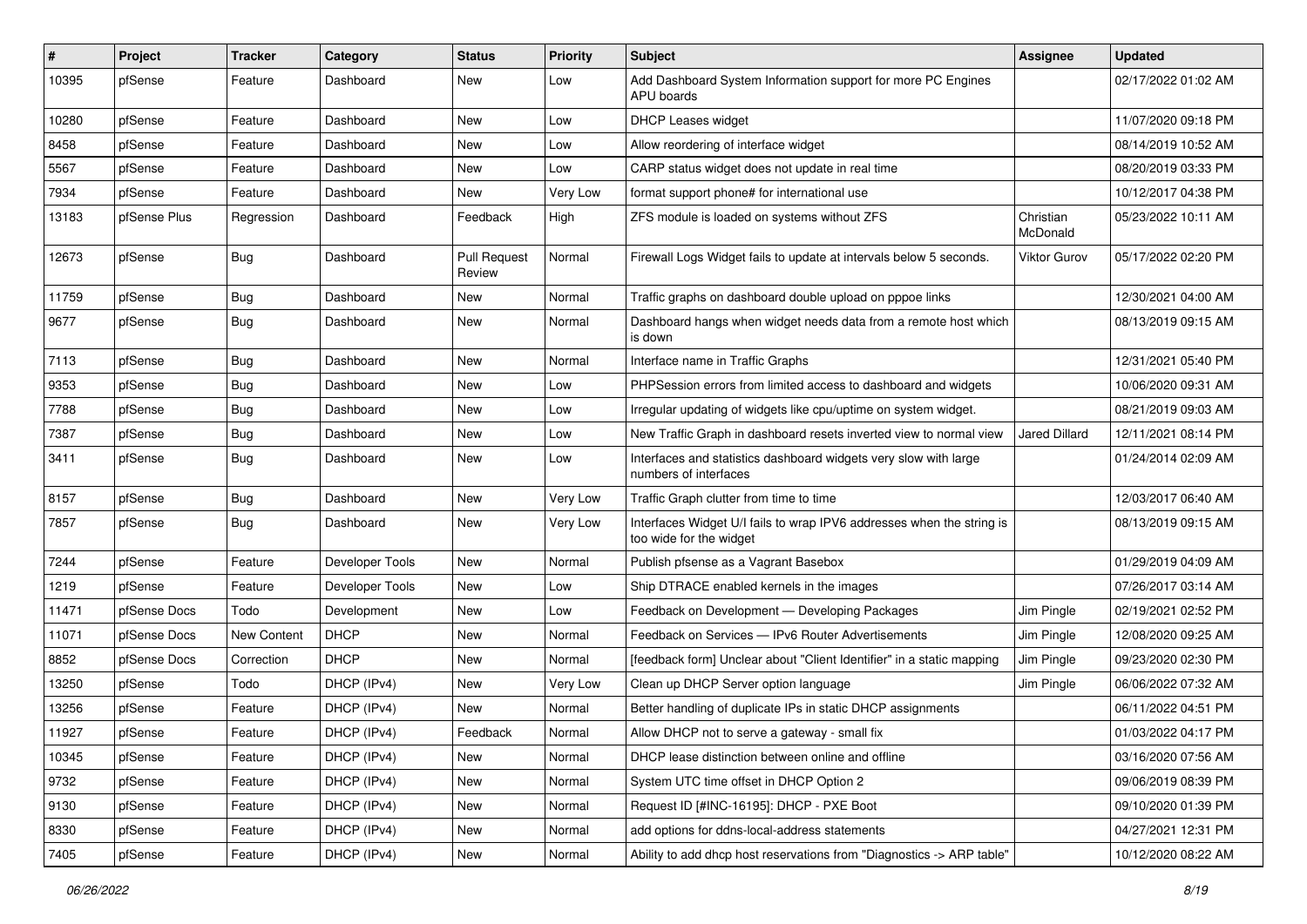| #     | <b>Project</b> | <b>Tracker</b> | Category    | <b>Status</b> | Priority | <b>Subject</b>                                                                                                                     | <b>Assignee</b>     | <b>Updated</b>      |
|-------|----------------|----------------|-------------|---------------|----------|------------------------------------------------------------------------------------------------------------------------------------|---------------------|---------------------|
| 6960  | pfSense        | Feature        | DHCP (IPv4) | New           | Normal   | Consider replacing ISC DHCP server with KEA DHCP                                                                                   |                     | 09/24/2020 01:59 PM |
| 6615  | pfSense        | Feature        | DHCP (IPv4) | New           | Normal   | new DHCP server option                                                                                                             |                     | 08/13/2019 01:39 PM |
| 5080  | pfSense        | Feature        | DHCP (IPv4) | New           | Normal   | Settings tab under Services>DHCP Server                                                                                            |                     | 08/13/2019 12:53 PM |
| 4899  | pfSense        | Feature        | DHCP (IPv4) | <b>New</b>    | Normal   | Additional BOOTP/DHCP Options should allow a force option                                                                          |                     | 01/02/2018 02:24 PM |
| 3534  | pfSense        | Feature        | DHCP (IPv4) | <b>New</b>    | Normal   | DDNS using arbitrary zone primary                                                                                                  |                     | 07/08/2014 11:40 AM |
| 2983  | pfSense        | Feature        | DHCP (IPv4) | <b>New</b>    | Normal   | DHCPD: Add vendor-class-identifier and MAC-OIDs                                                                                    |                     | 05/29/2020 09:24 PM |
| 2774  | pfSense        | Feature        | DHCP (IPv4) | New           | Normal   | Extend DHCP Pools code to allow using different subnets                                                                            |                     | 08/19/2019 10:27 AM |
| 11004 | pfSense        | Feature        | DHCP (IPv4) | <b>New</b>    | Low      | DHCP reservations with no IP address show entries in DHCP leases                                                                   |                     | 10/26/2020 07:22 AM |
| 7441  | pfSense        | Feature        | DHCP (IPv4) | New           | Low      | Display start/end times for Static Mapping leases on DHCP<br>Leases/DHCPv6 Leases                                                  |                     | 08/21/2019 10:48 AM |
| 2323  | pfSense        | Feature        | DHCP (IPv4) | <b>New</b>    | Low      | GUI doesn't allow to configure DHCP server to serve IP addresses<br>belonging to subnets wich are not associated with an interface |                     | 08/19/2019 10:27 AM |
| 10802 | pfSense        | Feature        | DHCP (IPv4) | <b>New</b>    | Very Low | Seperator for DHCP Static Mapped leases                                                                                            |                     | 07/31/2020 10:30 AM |
| 10250 | pfSense        | Feature        | DHCP (IPv4) | New           | Very Low | DHCP lease view by interface                                                                                                       |                     | 02/11/2020 07:47 AM |
| 8879  | pfSense        | Feature        | DHCP (IPv4) | New           | Very Low | DHCP options ADD force options                                                                                                     |                     | 09/07/2018 09:14 AM |
| 6544  | pfSense        | Feature        | DHCP (IPv4) | New           | Very Low | RFC 3046 DHCP Option 82 support (and RFC 3315/4649/4580 for<br>IPv6                                                                |                     | 07/13/2020 02:14 AM |
| 13273 | pfSense        | Bug            | DHCP (IPv4) | <b>New</b>    | Normal   | dholient can use conflicting recorded leases                                                                                       |                     | 06/14/2022 11:07 AM |
| 13217 | pfSense        | <b>Bug</b>     | DHCP (IPv4) | New           | Normal   | dhclient using default pid file location which does not exist                                                                      | <b>Viktor Gurov</b> | 05/26/2022 08:09 AM |
| 12959 | pfSense        | Bug            | DHCP (IPv4) | Feedback      | Normal   | dhoplease process wrongly update host file if client-hostname is<br>empty                                                          |                     | 03/28/2022 10:26 AM |
| 12922 | pfSense        | Bug            | DHCP (IPv4) | New           | Normal   | Classless static routes received on DHCP WAN can override chosen<br>default gateway                                                |                     | 03/28/2022 10:08 AM |
| 9343  | pfSense        | Bug            | DHCP (IPv4) | New           | Normal   | diag_arp.php times out with large DHCPD leases table                                                                               |                     | 08/14/2019 01:19 PM |
| 8614  | pfSense        | Bug            | DHCP (IPv4) | New           | Normal   | Cannot remove Additional BOOTP/DHCP Options                                                                                        |                     | 08/21/2019 09:15 AM |
| 8179  | pfSense        | Bug            | DHCP (IPv4) | Feedback      | Normal   | Incorrect reverse DNS zone in DHCP server config for<br>non-octet-aligned subnet mask                                              | Renato Botelho      | 02/09/2022 11:17 PM |
| 7172  | pfSense        | Bug            | DHCP (IPv4) | New           | Normal   | Sorting by hostname in Services > DHCP Server > LAN should be<br>'natural" (alphanumeric friendly)                                 |                     | 08/20/2019 03:47 PM |
| 6362  | pfSense        | <b>Bug</b>     | DHCP (IPv4) | Confirmed     | Normal   | DHCP Client ID not used                                                                                                            |                     | 07/09/2021 06:30 AM |
| 4061  | pfSense        | Bug            | DHCP (IPv4) | Confirmed     | Normal   | dhopd doesn't send client-hostname to peer, breaking DHCP lease<br>registrations w/HA                                              |                     | 02/24/2017 08:58 PM |
| 3771  | pfSense        | Bug            | DHCP (IPv4) | New           | Normal   | Webinterface and dhcpdcrashes with 500+ static leases                                                                              |                     | 08/21/2019 09:26 AM |
| 3404  | pfSense        | Bug            | DHCP (IPv4) | New           | Normal   | DHCP Server Fails to Start on Interfaces that are Slow to Come<br><b>Online During Boot</b>                                        |                     | 02/11/2014 05:09 PM |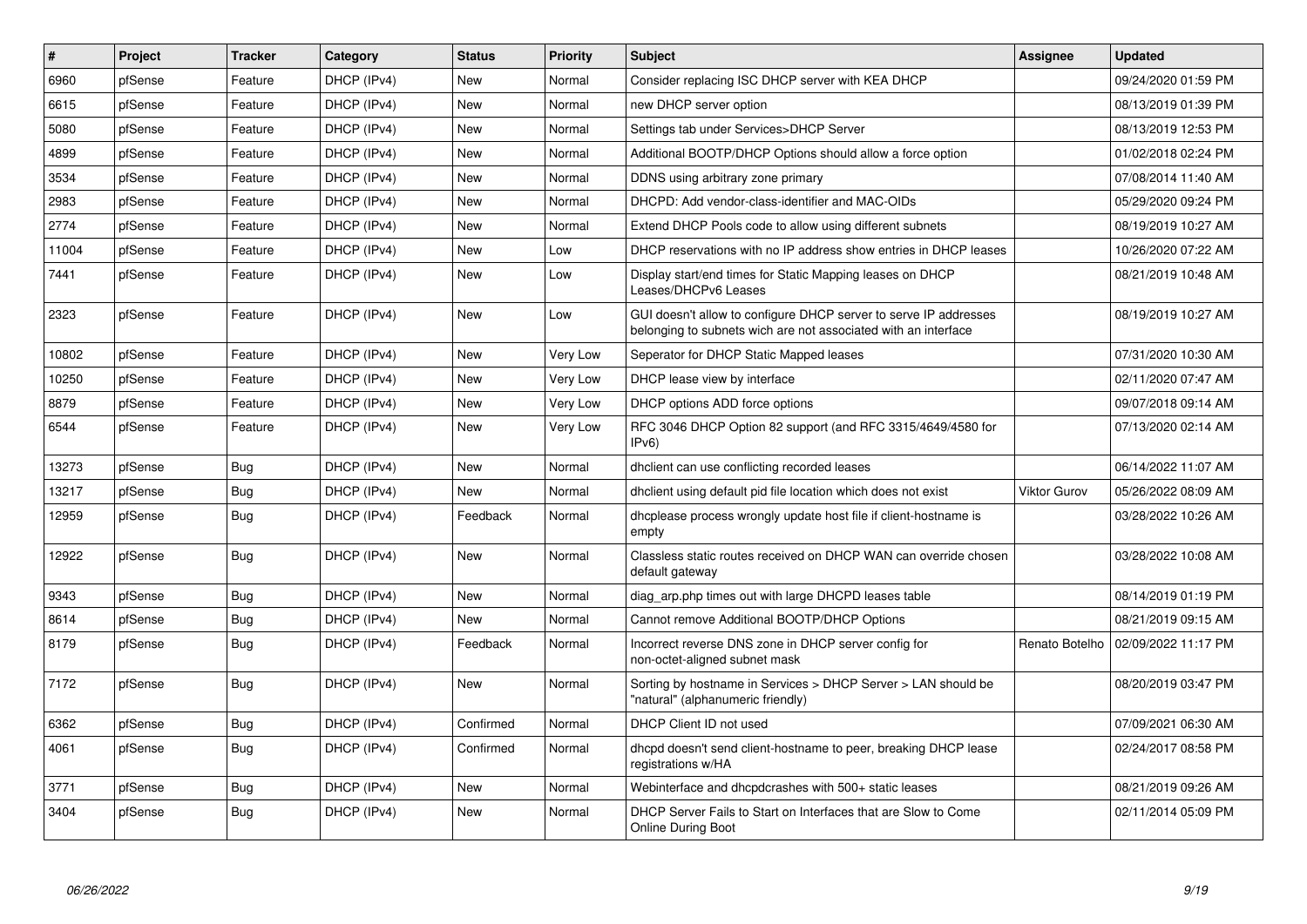| ∦     | Project | Tracker    | Category          | <b>Status</b> | <b>Priority</b> | Subject                                                                                        | <b>Assignee</b>      | <b>Updated</b>      |
|-------|---------|------------|-------------------|---------------|-----------------|------------------------------------------------------------------------------------------------|----------------------|---------------------|
| 13263 | pfSense | <b>Bug</b> | DHCP (IPv4)       | New           | Low             | Deleting a static DHCP entry when the related IP is not in the arp<br>table spams the log      |                      | 06/10/2022 11:18 AM |
| 12070 | pfSense | <b>Bug</b> | DHCP (IPv4)       | New           | Low             | <b>VLANO for WAN DHCP</b>                                                                      |                      | 12/23/2021 04:31 PM |
| 4451  | pfSense | Bug        | DHCP (IPv4)       | New           | Low             | Status DHCP Leases shows double entries for static entries without<br>IP address               | <b>Phillip Davis</b> | 05/21/2022 04:55 PM |
| 12067 | pfSense | <b>Bug</b> | DHCP (IPv4)       | New           | Very Low        | <b>DHCP Monitoring Statistics Error</b>                                                        |                      | 06/21/2021 08:39 AM |
| 13296 | pfSense | Feature    | DHCP (IPv6)       | New           | Normal          | Add support for DHCP6 OPTION_PD_EXCLUDE (RFC 6603)                                             |                      | 06/24/2022 10:10 PM |
| 9536  | pfSense | Feature    | DHCP (IPv6)       | New           | Normal          | Support dynamic prefix in DHCPv6 Server                                                        |                      | 05/25/2022 04:27 AM |
| 6283  | pfSense | Feature    | DHCP (IPv6)       | New           | Normal          | Register DHCPv6 leases with DNS resolver                                                       |                      | 08/21/2019 10:48 AM |
| 5950  | pfSense | Feature    | DHCP (IPv6)       | New           | Normal          | DHCPv6 Server support for PD of PD-obtained networks                                           |                      | 03/04/2016 03:04 AM |
| 3185  | pfSense | Feature    | DHCP (IPv6)       | New           | Normal          | Accommodate a DHCPv6 failover-like mechanism                                                   |                      | 11/24/2017 10:44 AM |
| 9575  | pfSense | Feature    | DHCP (IPv6)       | New           | Very Low        | RFC 7078 - Distributing Address Selection Policy Using DHCPv6                                  |                      | 08/14/2019 02:39 PM |
| 13248 | pfSense | Regression | DHCP (IPv6)       | New           | Normal          | IPv6 Router Advertisements runs when config.xml does not contain<br>an entry for the interface |                      | 06/05/2022 07:44 PM |
| 12581 | pfSense | Regression | DHCP (IPv6)       | New           | Normal          | CARP IPv6 assigned address does not get advertised to endpoints<br>with RADV                   |                      | 12/16/2021 02:34 PM |
| 9136  | pfSense | <b>Bug</b> | DHCP (IPv6)       | <b>New</b>    | High            | IPv6 Tracking Interfaces Lose IPv6 Address in Certain Cases                                    |                      | 04/21/2022 12:39 PM |
| 13253 | pfSense | <b>Bug</b> | DHCP (IPv6)       | New           | Normal          | dhcp6c" is not restarted when applying settings when multiple<br>WANs are configured for DHCP6 |                      | 06/06/2022 02:58 PM |
| 13237 | pfSense | Bug        | DHCP (IPv6)       | New           | Normal          | dhcp6c script cannot be executed safely                                                        |                      | 06/01/2022 11:20 AM |
| 12947 | pfSense | <b>Bug</b> | DHCP (IPv6)       | New           | Normal          | DHCP6 client does not take any action if the interface IPv6 address<br>changes during renewal  |                      | 06/19/2022 09:34 PM |
| 12823 | pfSense | Bug        | DHCP (IPv6)       | New           | Normal          | Multiple DHCP6 WAN connections PPPoE interface 'defached'<br>status                            |                      | 02/18/2022 05:39 AM |
| 10822 | pfSense | <b>Bug</b> | DHCP (IPv6)       | <b>New</b>    | Normal          | Deprecated IPv6 prefix won't be announced as deprecated to clients                             |                      | 08/10/2020 09:23 AM |
| 10714 | pfSense | <b>Bug</b> | DHCP (IPv6)       | New           | Normal          | radvd only gives out the prefix of the "first" IPv6 address of an<br>interface                 |                      | 10/06/2020 01:03 PM |
| 7821  | pfSense | <b>Bug</b> | DHCP (IPv6)       | New           | Normal          | GIF does not support broadcast                                                                 |                      | 08/29/2017 10:50 AM |
| 7734  | pfSense | <b>Bug</b> | DHCP (IPv6)       | New           | Normal          | Using opton ia pd0 does not renew prefix and prefix get dropped                                |                      | 07/31/2017 03:46 AM |
| 7138  | pfSense | <b>Bug</b> | DHCP (IPv6)       | Assigned      | Normal          | Pfsense wide dhcpv6 client doesn't recognise if id statement                                   |                      | 04/21/2022 12:39 PM |
| 6691  | pfSense | <b>Bug</b> | DHCP (IPv6)       | New           | Normal          | dhcp6c quits after only two tries if no response was received                                  |                      | 12/07/2020 04:25 PM |
| 6051  | pfSense | Bug        | DHCP (IPv6)       | New           | Normal          | DHCPv6 Client Failure for additional WAN Address causes<br>2-seconds-service-restart-loop      |                      | 12/03/2020 01:08 AM |
| 6873  | pfSense | Bug        | DHCP (IPv6)       | New           | Low             | radvd - Too many addresses in RDNSS section when previously<br>using DHCPv6                    | Dominic<br>McKeown   | 06/06/2018 10:45 AM |
| 12120 | pfSense | Feature    | <b>DHCP Relay</b> | New           | Normal          | Permit several sets of destination DHCP servers in DHCP relay                                  |                      | 07/11/2021 05:41 PM |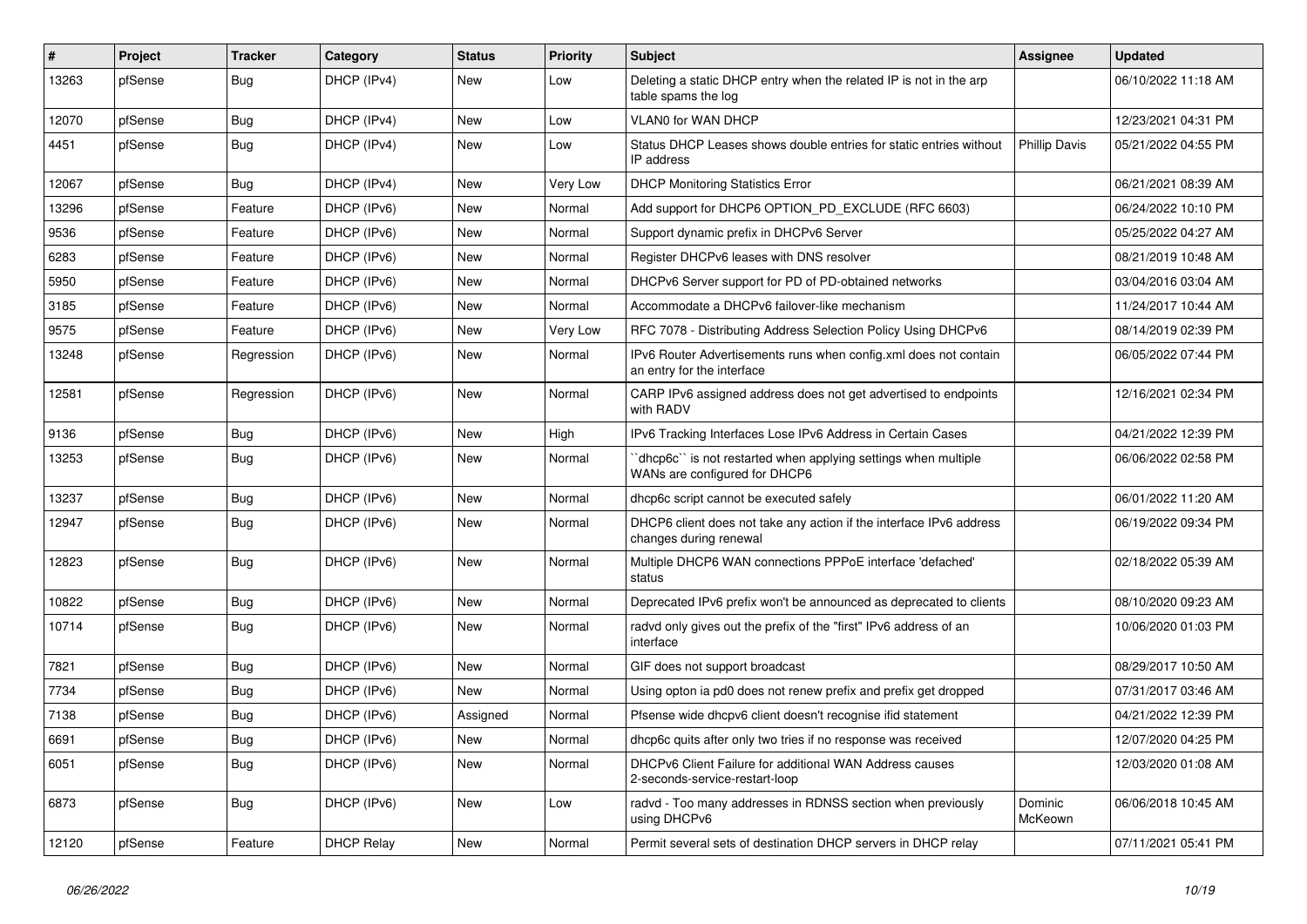| $\vert$ # | Project      | <b>Tracker</b> | Category             | <b>Status</b>                 | <b>Priority</b> | <b>Subject</b>                                                                                                      | <b>Assignee</b> | <b>Updated</b>      |
|-----------|--------------|----------------|----------------------|-------------------------------|-----------------|---------------------------------------------------------------------------------------------------------------------|-----------------|---------------------|
| 10904     | pfSense      | Feature        | <b>DHCP Relay</b>    | <b>Pull Request</b><br>Review | Normal          | Support vti interfaces in dhcrelay                                                                                  | Luiz Souza      | 10/12/2020 07:35 AM |
| 9680      | pfSense      | Feature        | <b>DHCP Relay</b>    | New                           | Normal          | Seperate DHCP Server and relay per interface                                                                        |                 | 02/27/2020 10:47 AM |
| 12508     | pfSense      | <b>Bug</b>     | <b>DHCP Relay</b>    | New                           | Normal          | DHCP Relay over VPN                                                                                                 |                 | 11/06/2021 11:25 AM |
| 11149     | pfSense      | Bug            | <b>DHCP Relay</b>    | <b>New</b>                    | Normal          | DHCP relay won't start with DHCP server behind gateway                                                              |                 | 03/22/2021 05:13 AM |
| 10715     | pfSense      | <b>Bug</b>     | <b>DHCP Relay</b>    | New                           | Normal          | DHCPv6 relay always uses the "first" IPv6 address of an interface                                                   |                 | 06/29/2020 05:01 AM |
| 4680      | pfSense      | Bug            | <b>DHCP Relay</b>    | New                           | Normal          | DHCP relay does not work with DHCP server on other end of<br>OpenVPN tunnel                                         |                 | 05/05/2015 06:55 PM |
| 12791     | pfSense Docs | New Content    | Diagnostics          | <b>New</b>                    | Normal          | Diagnostic Information for Support (pfSense)                                                                        |                 | 02/13/2022 08:49 PM |
| 11856     | pfSense      | Feature        | Diagnostics          | New                           | Normal          | Replace/add Alias or DNS names for known LAN addresses in the<br>State table                                        |                 | 04/27/2021 08:01 AM |
| 5556      | pfSense      | Feature        | Diagnostics          | <b>New</b>                    | Normal          | No error when downloading non-existing file on Diagnostics/Execute                                                  |                 | 08/20/2019 03:43 PM |
| 4456      | pfSense      | Feature        | Diagnostics          | <b>New</b>                    | Normal          | Packet capture additional filtering options                                                                         |                 | 08/20/2019 03:30 PM |
| 1656      | pfSense      | Feature        | <b>Diagnostics</b>   | New                           | Normal          | Teach pfctl to kill states by port number                                                                           |                 | 08/21/2019 09:55 AM |
| 12343     | pfSense      | Feature        | <b>Diagnostics</b>   | New                           | Low             | Real time traffic monitoring                                                                                        |                 | 09/06/2021 01:26 PM |
| 9718      | pfSense      | Feature        | Diagnostics          | New                           | Low             | Make diag states summary table sortable                                                                             |                 | 10/06/2020 09:12 AM |
| 7459      | pfSense      | Feature        | Diagnostics          | New                           | Low             | 'Refresh" button for Diagnostics/Tables display                                                                     |                 | 08/21/2019 09:27 AM |
| 7442      | pfSense      | Feature        | <b>Diagnostics</b>   | <b>New</b>                    | Low             | Suggestions for Diagnostics / ARP Table and Diagnostics / NDP<br>Table                                              |                 | 08/21/2019 09:27 AM |
| 4914      | pfSense      | Feature        | Diagnostics          | <b>New</b>                    | Low             | <b>Packet Capture Settings</b>                                                                                      |                 | 08/20/2019 08:51 AM |
| 6804      | pfSense      | Feature        | Diagnostics          | New                           | Very Low        | Add row counter into Diagnostics -> Edit File                                                                       |                 | 08/20/2019 03:44 PM |
| 7590      | pfSense      | <b>Bug</b>     | Diagnostics          | New                           | Normal          | diag edit do not save when nothing to sae (in directory browse view)                                                |                 | 05/20/2017 05:04 PM |
| 7589      | pfSense      | Bug            | Diagnostics          | New                           | Normal          | diag_edit.php old print_info_box                                                                                    |                 | 05/20/2017 05:02 PM |
| 3796      | pfSense      | Bug            | Diagnostics          | Confirmed                     | Normal          | States summary fails and is very slow with large state tables                                                       |                 | 12/11/2021 08:03 PM |
| 7848      | pfSense      | <b>Bug</b>     | Diagnostics          | <b>New</b>                    | Low             | NDP Table Sort by Expiration Error                                                                                  |                 | 08/26/2019 02:56 PM |
| 12757     | pfSense      | Bug            | Diagnostics          | <b>Pull Request</b><br>Review | Very Low        | Clean up /etc/inc/filter.inc use of pfctl -F                                                                        |                 | 05/17/2022 02:18 PM |
| 12883     | pfSense Docs | Todo           | <b>DNS</b>           | New                           | Normal          | Feedback on Services - DNS Resolver - Host Overrides                                                                |                 | 02/28/2022 07:54 PM |
| 12139     | pfSense      | Feature        | <b>DNS Forwarder</b> | New                           | Normal          | Add support in for specifying a DNSMASQ configuration file                                                          |                 | 07/16/2021 09:45 PM |
| 2410      | ptSense      | Feature        | <b>DNS Forwarder</b> | New                           | Normal          | Support name based aliasing via CNAMEs or some other<br>mechanism.                                                  |                 | 12/11/2012 09:56 PM |
| 7329      | pfSense      | Bug            | <b>DNS Forwarder</b> | New                           | Low             | <b>DHCP Not Updating DNS</b>                                                                                        |                 | 01/21/2022 09:16 PM |
| 9436      | pfSense      | Feature        | <b>DNS Resolver</b>  | New                           | Normal          | Unbound: enable dnstap support                                                                                      |                 | 03/27/2019 07:54 PM |
| 8236      | pfSense      | Feature        | <b>DNS Resolver</b>  | New                           | Normal          | Ability to configure "forward-first" and "forward-host" options for more<br>robust domain overrides in DNS Resolver |                 | 12/26/2017 01:26 AM |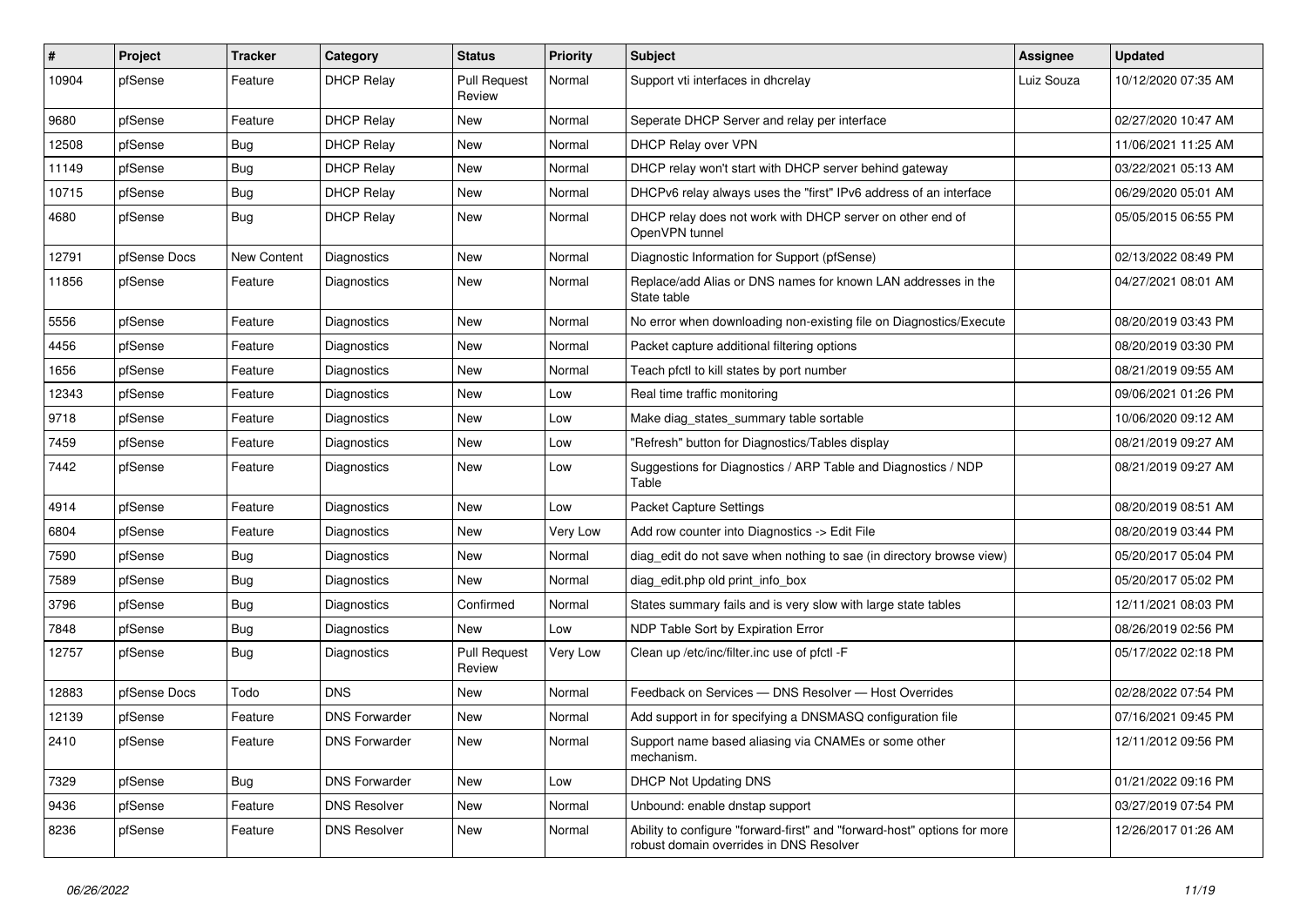| $\vert$ # | Project      | <b>Tracker</b> | Category            | <b>Status</b>                 | <b>Priority</b> | <b>Subject</b>                                                                                                                | Assignee           | <b>Updated</b>      |
|-----------|--------------|----------------|---------------------|-------------------------------|-----------------|-------------------------------------------------------------------------------------------------------------------------------|--------------------|---------------------|
| 7852      | pfSense      | Feature        | <b>DNS Resolver</b> | <b>New</b>                    | Normal          | Add views support to Unbound GUI                                                                                              |                    | 09/11/2017 12:26 PM |
| 6103      | pfSense      | Feature        | <b>DNS Resolver</b> | <b>New</b>                    | Normal          | DNS Resolver Outgoing Interfaces should be able to use Gateway<br>Groups                                                      |                    | 10/21/2019 08:02 AM |
| 4798      | pfSense      | Feature        | <b>DNS Resolver</b> | New                           | Normal          | Make host and domain overrides available to both DNS Resolver<br>and DNS Forwarder                                            |                    | 06/29/2015 02:14 AM |
| 12551     | pfSense      | Feature        | <b>DNS Resolver</b> | <b>New</b>                    | Low             | Add ability to set DNS resolver search domain list                                                                            |                    | 12/01/2021 11:18 AM |
| 7495      | pfSense      | Feature        | <b>DNS Resolver</b> | New                           | Low             | Ability to set TTL for local for Unbound host overrides and dhcp<br>leases                                                    |                    | 03/06/2018 09:46 AM |
| 11921     | pfSense      | Feature        | <b>DNS Resolver</b> | <b>New</b>                    | Very Low        | Feature Request: Compile unbound with EDNS Client Subnet (ECS)<br>module (--enable-subnet)                                    |                    | 05/14/2021 07:29 AM |
| 5413      | pfSense      | Bug            | <b>DNS Resolver</b> | Confirmed                     | High            | Incorrect Handling of Unbound Resolver [service restarts, cache<br>loss, DNS service interruption]                            |                    | 06/19/2022 11:11 PM |
| 13254     | pfSense      | Bug            | <b>DNS Resolver</b> | New                           | Normal          | DNS resolver does not update "unbound.conf" file during link down<br>events                                                   |                    | 06/08/2022 07:55 AM |
| 12612     | pfSense      | Bug            | <b>DNS Resolver</b> | <b>New</b>                    | Normal          | DNS Resolver is restarted during every "rc.newwanip" event                                                                    |                    | 06/03/2022 07:13 AM |
| 10624     | pfSense      | Bug            | <b>DNS Resolver</b> | New                           | Normal          | Unbound configuration memory leak with python module $+$ register<br><b>DHCP</b> leases active                                |                    | 02/26/2021 10:27 AM |
| 10342     | pfSense      | <b>Bug</b>     | <b>DNS Resolver</b> | <b>New</b>                    | Normal          | Unbound domain overrides stop resolving periodically. They only<br>resume after the service has been restarted.               |                    | 03/13/2020 10:35 AM |
| 10143     | pfSense      | Bug            | <b>DNS Resolver</b> | New                           | Normal          | System hostname DNS entry is assigned to the wrong IP on<br>multi-wan setups                                                  |                    | 12/31/2019 02:33 PM |
| 9654      | pfSense      | Bug            | <b>DNS Resolver</b> | New                           | Normal          | After reboot, the DNS resolver must be restarted before it will<br>advertise the ipv6 DNS address of the router.              |                    | 11/20/2020 03:12 AM |
| 9037      | pfSense      | Bug            | <b>DNS Resolver</b> | <b>New</b>                    | Normal          | Unbound not logging to syslog after reboot                                                                                    |                    | 10/12/2018 05:09 AM |
| 7152      | pfSense      | Bug            | <b>DNS Resolver</b> | New                           | Normal          | Unbound / DNS Resolver issue if "Register DHCP static mappings in<br>the DNS Resolver" set before wildcard DNS custom options |                    | 12/18/2021 04:59 PM |
| 7096      | pfSense      | <b>Bug</b>     | <b>DNS Resolver</b> | Feedback                      | Normal          | Unbound fails to start on boot if specific network devices are<br>configured in the "Network Interfaces"                      |                    | 11/22/2021 08:59 AM |
| 1819      | pfSense      | Bug            | <b>DNS Resolver</b> | <b>New</b>                    | Normal          | DNS Resolver Not Registering DHCP Server Specified Domain<br>Name                                                             | Luiz Souza         | 04/28/2022 01:53 PM |
| 6430      | pfSense      | Bug            | <b>DNS Resolver</b> | Confirmed                     | Low             | pfsense should sanity-check hostnames when copying from<br>dhcpd.leases to /etc/hosts                                         |                    | 08/13/2019 01:23 PM |
| 12063     | pfSense Docs | Todo           | Dynamic DNS         | <b>New</b>                    | Normal          | Feedback on Services - Dynamic DNS - Configuring RFC 2136<br>Dynamic DNS updates                                              |                    | 06/18/2021 06:24 PM |
| 12848     | pfSense      | Feature        | Dynamic DNS         | <b>New</b>                    | Normal          | Evaluation of the DynDNS "Result Match" string                                                                                |                    | 02/22/2022 02:01 AM |
| 12602     | pfSense      | Feature        | Dynamic DNS         | <b>New</b>                    | Normal          | DHCPv6 should allow DDNS Client updates for hosts                                                                             |                    | 12/15/2021 11:00 AM |
| 12495     | pfSense      | Feature        | Dynamic DNS         | <b>Pull Request</b><br>Review | Normal          | DynDNS: add deSEC IPv4&v6 simultaneos update                                                                                  | <b>Lukas Wiest</b> | 11/01/2021 08:53 AM |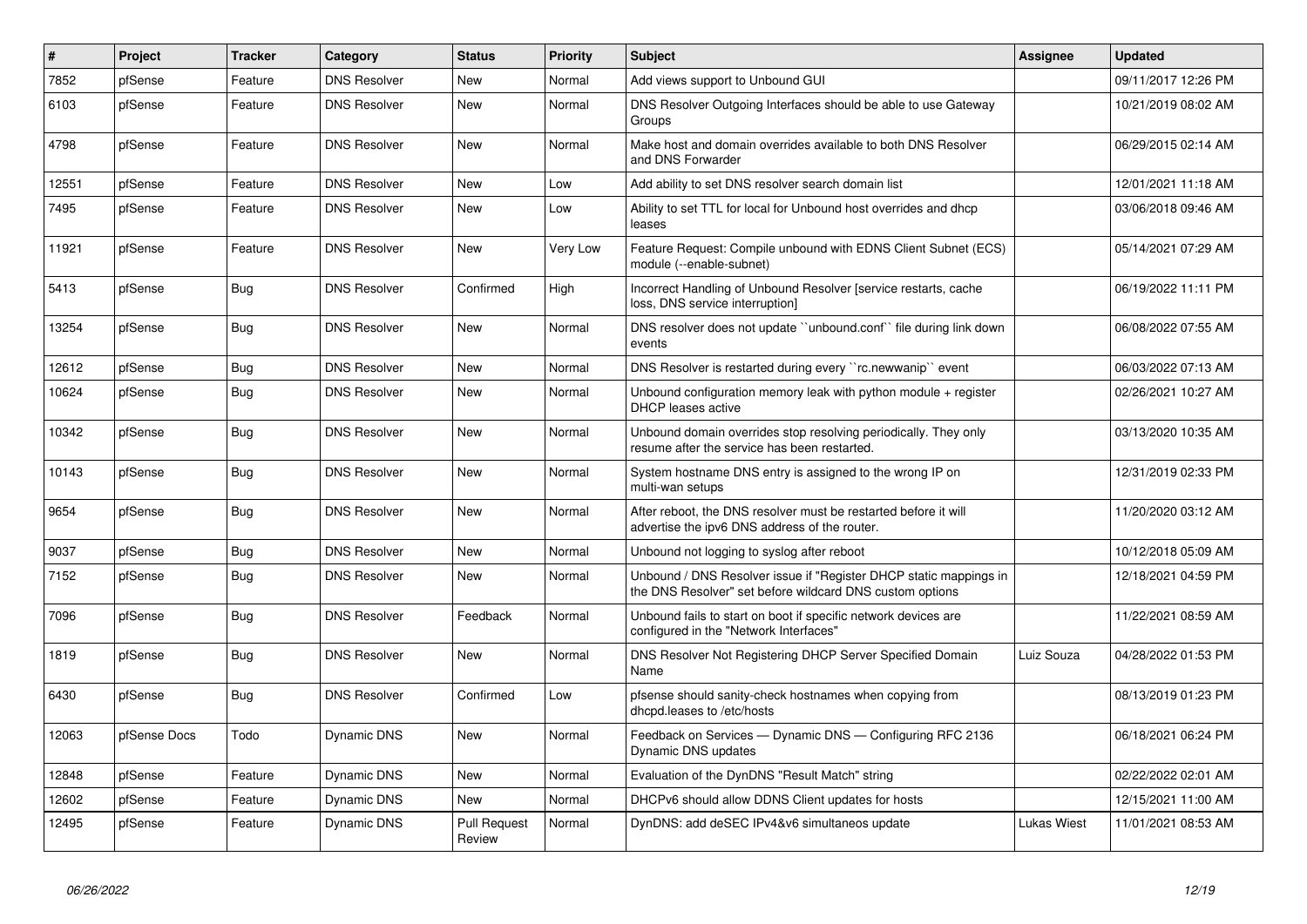| #     | Project                | <b>Tracker</b> | Category              | <b>Status</b>                 | <b>Priority</b> | <b>Subject</b>                                                                                          | <b>Assignee</b>                | <b>Updated</b>      |
|-------|------------------------|----------------|-----------------------|-------------------------------|-----------------|---------------------------------------------------------------------------------------------------------|--------------------------------|---------------------|
| 12494 | pfSense                | Feature        | Dynamic DNS           | <b>Pull Request</b><br>Review | Normal          | DynDNS: make simultaneous update of IP and LegacyIP possible                                            | <b>Lukas Wiest</b>             | 11/01/2021 08:52 AM |
| 11084 | pfSense                | Feature        | Dynamic DNS           | New                           | Normal          | Dynamic DNS include option to specify virtual IP addresses                                              |                                | 11/19/2020 01:26 PM |
| 10962 | pfSense                | Feature        | Dynamic DNS           | New                           | Normal          | Add Cpanel support for Dynamic DNS Clients                                                              |                                | 12/28/2020 01:56 PM |
| 9063  | pfSense                | Feature        | Dynamic DNS           | New                           | Normal          | Allow dynamic DNS client entry to specify which Check IP service to<br>use                              |                                | 10/24/2018 11:53 AM |
| 7418  | pfSense                | Feature        | Dynamic DNS           | New                           | Normal          | Dynamic dns should be sorted interface name                                                             |                                | 08/21/2019 08:58 AM |
| 7292  | pfSense                | Feature        | Dynamic DNS           | New                           | Normal          | DynamicDNS configuration does not sync to HA secondary                                                  |                                | 02/21/2017 04:56 PM |
| 7718  | pfSense                | Feature        | Dynamic DNS           | New                           | Very Low        | Hostname for Custom DynDNS Updater.                                                                     |                                | 07/24/2017 10:05 AM |
| 13298 | pfSense                | Bug            | Dynamic DNS           | <b>Pull Request</b><br>Review | Normal          | Dynv6 does not check response code when updating                                                        | <b>Tiago Beling</b><br>d'Avila | 06/24/2022 07:47 AM |
| 13167 | pfSense                | <b>Bug</b>     | Dynamic DNS           | New                           | Normal          | phpDynDNS: DigitalOcean ddns update fails (bad request, invalid<br>character '-' in request id)         |                                | 06/16/2022 09:30 PM |
| 12877 | pfSense                | <b>Bug</b>     | Dynamic DNS           | Feedback                      | Normal          | Cloudflare DynDNS fails to update more than two addresses                                               |                                | 05/29/2022 06:56 PM |
| 11177 | pfSense                | Bug            | Dynamic DNS           | New                           | Normal          | DDNSv6 not using Check IP Services                                                                      |                                | 12/21/2020 05:02 AM |
| 11147 | pfSense                | <b>Bug</b>     | Dynamic DNS           | New                           | Normal          | Domeneshop DynDNS IPv4 and IPv6                                                                         |                                | 12/09/2020 11:47 PM |
| 10000 | pfSense                | <b>Bug</b>     | Dynamic DNS           | New                           | Normal          | Azure Dynamic DNS A and AAAA Records for Apex Zone                                                      |                                | 03/31/2020 09:03 AM |
| 9805  | pfSense                | Bug            | Dynamic DNS           | New                           | Normal          | dynDNS cloudflare multiple entries                                                                      |                                | 10/02/2019 04:51 PM |
| 9664  | pfSense                | <b>Bug</b>     | Dynamic DNS           | New                           | Normal          | DynDNS and Dual-wan problem with CloudFlare (works with No-Ip)                                          |                                | 08/03/2019 10:00 AM |
| 9504  | pfSense                | Bug            | Dynamic DNS           | New                           | Normal          | Multiple Dynamic DNS update notifications for the same interface,<br>not differentiated by the hostname |                                | 05/07/2019 07:46 AM |
| 8432  | pfSense                | <b>Bug</b>     | Dynamic DNS           | New                           | Normal          | Dynamic DNS Client gives an error that it can't find IPv6 address<br>when WAN interface is a LAGG       |                                | 09/17/2020 05:23 AM |
| 8406  | pfSense                | Bug            | Dynamic DNS           | New                           | Normal          | DDNS IPV6 Cloudflare Client does not detect PPOE address                                                |                                | 03/31/2018 11:56 AM |
| 8500  | pfSense                | Bug            | Dynamic DNS           | New                           | Low             | Incorrect categorization of status/info messages from phpDynDNS                                         |                                | 08/16/2019 12:50 PM |
| 11178 | pfSense Packages       | Feature        | Filer                 | New                           | Normal          | Filer do not ask what to do with previous filename                                                      |                                | 12/31/2020 02:45 AM |
| 11235 | pfSense Packages   Bug |                | Filer                 | New                           | Normal          | Filer run script when "state" unchanged                                                                 |                                | 01/08/2021 07:24 AM |
| 11180 | pfSense Packages   Bug |                | Filer                 | Feedback                      | Normal          | Filer run action for files on sync that wan't been modified                                             | <b>Viktor Gurov</b>            | 01/08/2021 07:27 AM |
| 10426 | pfSense Packages       | <b>Bug</b>     | Filer                 | Feedback                      | Normal          | Filer must validate that File name is uniq                                                              |                                | 04/20/2022 11:02 AM |
| 13067 | pfSense                | Bug            | <b>FilterDNS</b>      | New                           | Normal          | filterdns resolve interval is twice the intended value                                                  |                                | 04/17/2022 07:45 PM |
| 9685  | pfSense Docs           | Correction     | <b>Firewall Rules</b> | New                           | Normal          | Feedback on Firewall - Floating Rules                                                                   | Jim Pingle                     | 09/23/2020 02:57 PM |
| 13020 | pfSense Docs           | Todo           | <b>Firewall Rules</b> | New                           | Normal          | easyrule command documentation should document permissible<br>wildcards                                 | Jim Pingle                     | 04/04/2022 08:01 AM |
| 12770 | pfSense Docs           | Todo           | <b>Firewall Rules</b> | New                           | Normal          | Feedback on Firewall - Configuring firewall rules                                                       |                                | 06/25/2022 03:25 PM |
| 12268 | pfSense Docs           | Todo           | <b>Firewall Rules</b> | New                           | Normal          | Feedback on Firewall - Aliases                                                                          |                                | 08/17/2021 12:55 AM |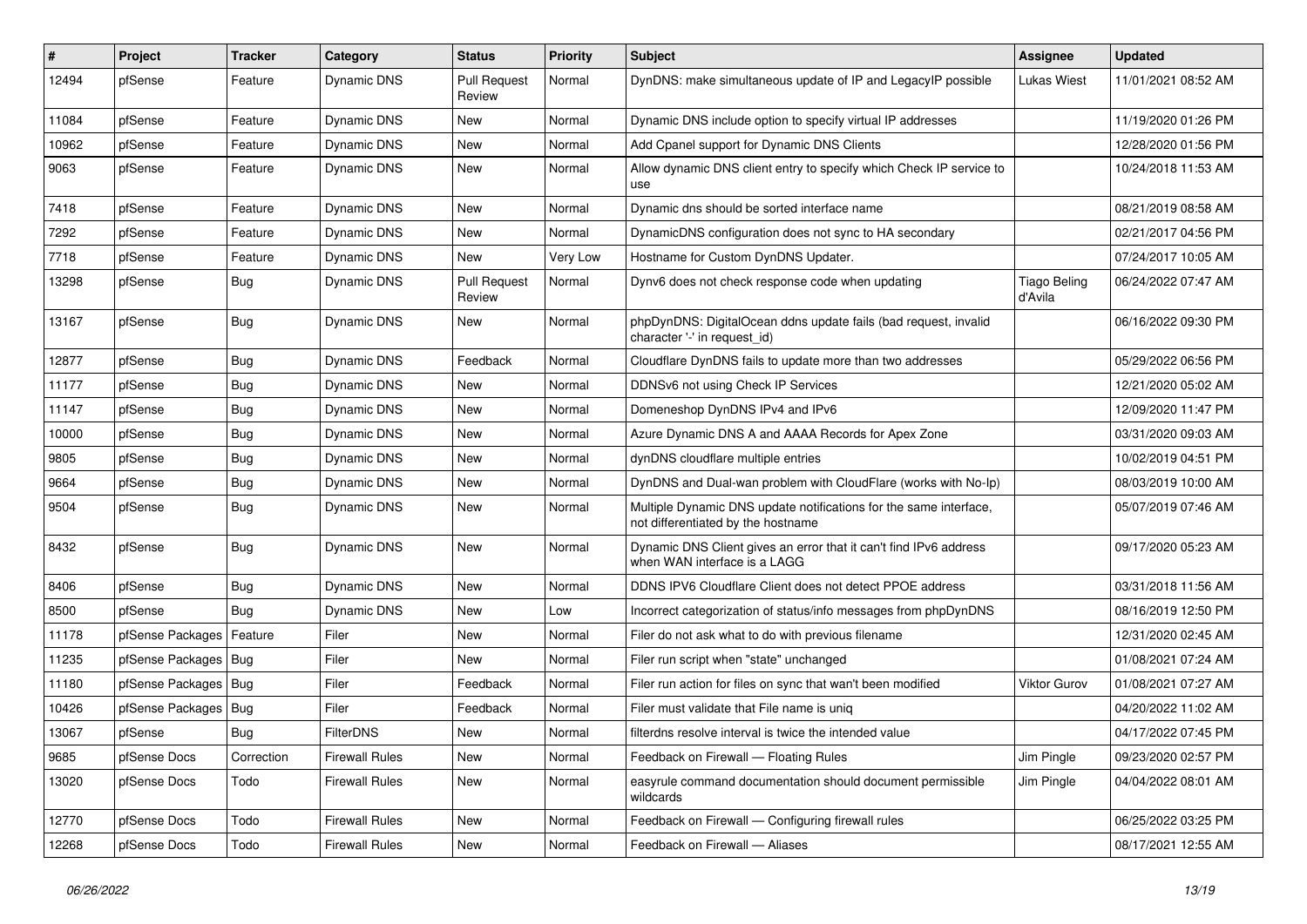| $\vert$ # | Project                       | <b>Tracker</b> | Category          | <b>Status</b> | <b>Priority</b> | Subject                                                                                                                                                                 | <b>Assignee</b>     | <b>Updated</b>      |
|-----------|-------------------------------|----------------|-------------------|---------------|-----------------|-------------------------------------------------------------------------------------------------------------------------------------------------------------------------|---------------------|---------------------|
| 12740     | pfSense                       | <b>Bug</b>     | FreeBSD           | Incomplete    | Normal          | panic: esp input cb: Unexpected address family                                                                                                                          |                     | 01/27/2022 01:19 PM |
| 11184     | pfSense                       | Bug            | FreeBSD           | New           | Normal          | PF: State policy cannot be configurable                                                                                                                                 |                     | 02/09/2021 02:43 AM |
| 11352     | pfSense                       | Bug            | FreeBSD           | New           | Low             | CTF types > 2^15 in the pfSense kernel config results in DTrace<br>failing                                                                                              | Scott Long          | 03/17/2021 02:52 AM |
| 13284     | pfSense Packages              | Feature        | FreeRADIUS        | New           | Normal          | Option to define "Issuer" in OPT configuration.                                                                                                                         | Jakob<br>Nordgarden | 06/19/2022 12:10 PM |
| 11138     | pfSense Packages   Feature    |                | FreeRADIUS        | New           | Normal          | new WebGUI checkboxes needed                                                                                                                                            |                     | 12/07/2020 08:28 AM |
| 10908     | pfSense Packages   Feature    |                | FreeRADIUS        | Feedback      | Normal          | FreeRADIUS server certificate not using full CA chain                                                                                                                   | Viktor Gurov        | 04/22/2022 02:19 AM |
| 10871     | pfSense Packages   Feature    |                | FreeRADIUS        | Feedback      | Normal          | Extra time period counters for SQL backend                                                                                                                              | <b>Viktor Gurov</b> | 04/22/2022 02:19 AM |
| 10297     | pfSense Packages   Feature    |                | FreeRADIUS        | Assigned      | Normal          | IPv6 user attributes                                                                                                                                                    |                     | 04/21/2022 12:39 PM |
| 9704      | pfSense Packages   Feature    |                | FreeRADIUS        | New           | Normal          | Enable filter username                                                                                                                                                  |                     | 08/27/2019 12:07 PM |
| 8836      | pfSense Packages   Feature    |                | FreeRADIUS        | New           | Normal          | Define Idap group vlan assignment in users file                                                                                                                         |                     | 08/26/2018 07:53 AM |
| 8769      | pfSense Packages   Feature    |                | FreeRADIUS        | New           | Normal          | Allow FreeRADIUS users to change their own Passwords and Pins                                                                                                           |                     | 10/11/2018 11:34 AM |
| 8224      | pfSense Packages   Feature    |                | FreeRADIUS        | New           | Normal          | Add "OU" field to FreeRADIUS page                                                                                                                                       |                     | 02/21/2018 12:53 AM |
| 8031      | pfSense Packages   Feature    |                | FreeRADIUS        | New           | Normal          | FreeRADIUS copy entry function                                                                                                                                          |                     | 08/16/2019 01:01 PM |
| 4506      | pfSense Packages   Feature    |                | FreeRADIUS        | New           | Normal          | FreeRADIUS groups/hunt groups                                                                                                                                           |                     | 03/10/2015 08:51 PM |
| 11026     | pfSense Packages   Feature    |                | FreeRADIUS        | New           | Low             | Feedback on Packages - FreeRADIUS package                                                                                                                               |                     | 11/02/2020 07:21 AM |
| 10377     | pfSense Packages   Feature    |                | FreeRADIUS        | New           | Very Low        | Allow usage of TOTP (Google-Authenticator) without PIN                                                                                                                  |                     | 03/30/2020 11:43 AM |
| 8161      | pfSense Packages   Feature    |                | FreeRADIUS        | New           | Very Low        | Add virtual server support to FreeRadius                                                                                                                                |                     | 12/05/2017 01:57 PM |
| 7608      | pfSense Packages   Feature    |                | <b>FreeRADIUS</b> | New           | Very Low        | Captive Portal amount of traffic Account + Free Radius+Mysql                                                                                                            |                     | 05/28/2017 09:08 AM |
| 11534     | pfSense Packages   Regression |                | FreeRADIUS        | New           | High            | FreeRADIUS EAP anonymous connection forbidden out-of-tunnel                                                                                                             |                     | 07/14/2021 02:32 AM |
| 8513      | pfSense Packages   Bug        |                | FreeRADIUS        | New           | High            | Freeradius 3.x Idap problem                                                                                                                                             |                     | 02/18/2019 05:22 PM |
| 12982     | pfSense Packages   Bug        |                | FreeRADIUS        | New           | Normal          | FreeRadius RadReply table entries missing from pf                                                                                                                       |                     | 06/19/2022 05:38 PM |
| 12742     | pfSense Packages   Bug        |                | FreeRADIUS        | Feedback      | Normal          | freeRADIUS virtual-server-default: modules dailycounter,<br>monthlycounter, noresetcounter, expire_on_login in authorize<br>section prevent virtual server from loading |                     | 03/01/2022 12:45 PM |
| 12286     | pfSense Packages   Bug        |                | FreeRADIUS        | New           | Normal          | Add support for ntlm_auth in LDAP                                                                                                                                       |                     | 08/20/2021 08:27 AM |
| 12126     | pfSense Packages   Bug        |                | FreeRADIUS        | New           | Normal          | freeradius3 0.15.7 31                                                                                                                                                   |                     | 10/11/2021 08:21 AM |
| 11980     | pfSense Packages   Bug        |                | FreeRADIUS        | Feedback      | Normal          | EAP does not work with SQL backend                                                                                                                                      |                     | 07/21/2021 07:24 AM |
| 11802     | pfSense Packages   Bug        |                | FreeRADIUS        | New           | Normal          | FreeRADIUS sync                                                                                                                                                         |                     | 05/10/2021 04:18 AM |
| 11746     | pfSense Packages   Bug        |                | FreeRADIUS        | Feedback      | Normal          | Second LDAP server configuration misses the ipaNThash control<br>attribute                                                                                              | <b>Viktor Gurov</b> | 07/14/2021 01:44 PM |
| 11388     | pfSense Packages   Bug        |                | FreeRADIUS        | Feedback      | Normal          | Captive Portal authentication error with MySQL backend                                                                                                                  | Viktor Gurov        | 02/10/2021 08:54 AM |
| 11331     | pfSense Packages   Bug        |                | FreeRADIUS        | Feedback      | Normal          | FreeRADIUS latest package upgrade broke Plain Mac<br>Authentication                                                                                                     | <b>Viktor Gurov</b> | 01/30/2021 10:08 AM |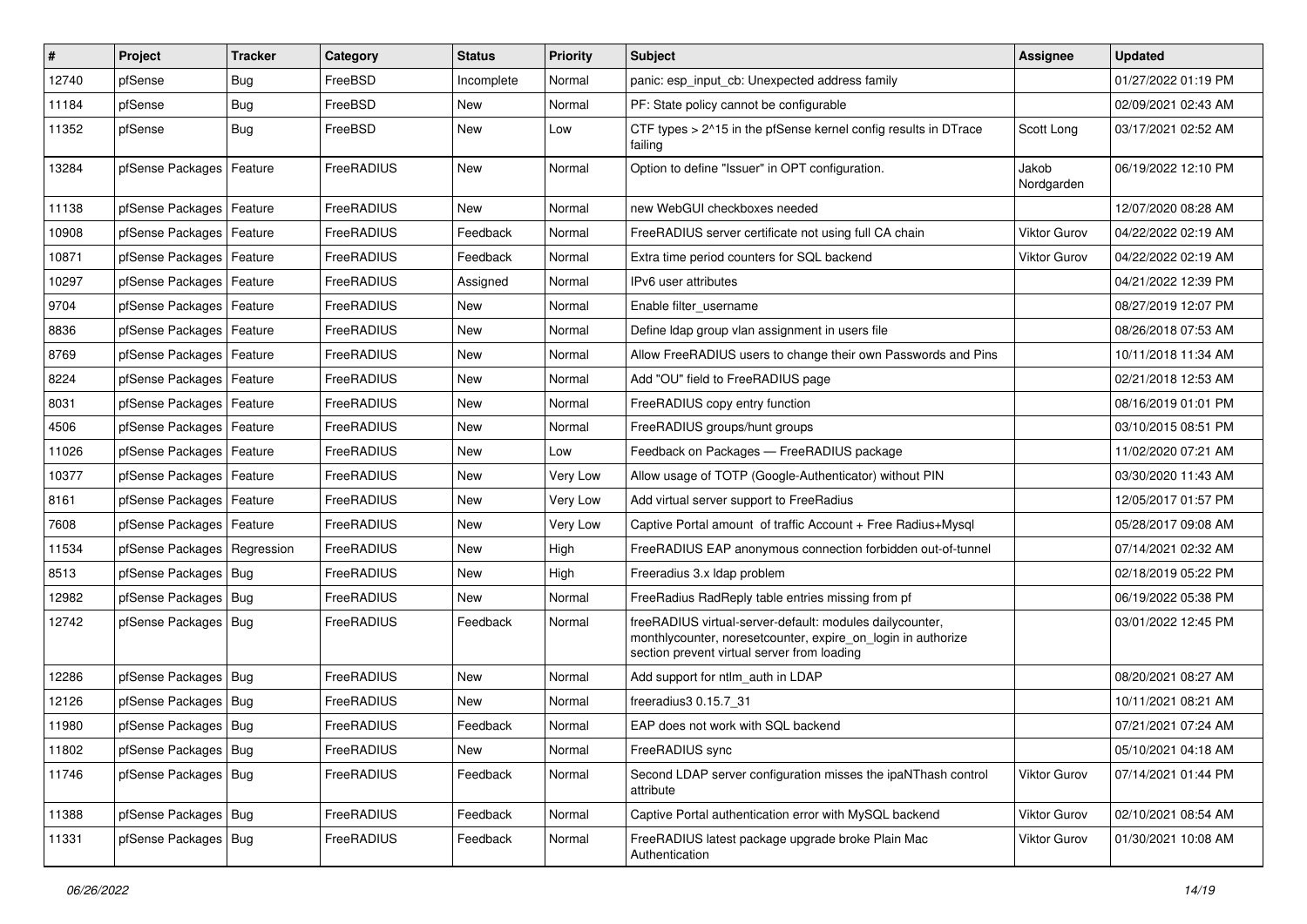| $\vert$ # | Project                       | <b>Tracker</b> | Category   | <b>Status</b>                 | <b>Priority</b> | <b>Subject</b>                                                                             | Assignee              | <b>Updated</b>      |
|-----------|-------------------------------|----------------|------------|-------------------------------|-----------------|--------------------------------------------------------------------------------------------|-----------------------|---------------------|
| 11054     | pfSense Packages              | Bug            | FreeRADIUS | Assigned                      | Normal          | Check Client Certificate CN not working as described                                       | <b>Viktor Gurov</b>   | 12/14/2021 07:22 AM |
| 10695     | pfSense Packages   Bug        |                | FreeRADIUS | New                           | Normal          | FreeRadius Accounting skipping MBs after reboot due to power<br>down                       |                       | 06/24/2020 04:49 AM |
| 8589      | pfSense Packages   Bug        |                | FreeRADIUS | <b>New</b>                    | Normal          | FreeRadius 0.15.5_2 ignoring tunnelled-reply=no                                            |                       | 02/18/2019 03:40 PM |
| 8516      | pfSense Packages              | Bug            | FreeRADIUS | <b>New</b>                    | Normal          | FreeRADIUS requires settings re-saved after pfSense upgrade                                | Jim Pingle            | 12/31/2021 05:58 PM |
| 8264      | pfSense Packages   Bug        |                | FreeRADIUS | New                           | Normal          | Radiusd restart on WAN change results in freeradius not running<br>(and possible solution) |                       | 04/21/2022 12:39 PM |
| 8251      | pfSense Packages   Bug        |                | FreeRADIUS | Feedback                      | Normal          | Captiveportal + FreeRadius "Last activity" resets to Session start                         |                       | 08/13/2019 11:10 AM |
| 7403      | pfSense Packages   Bug        |                | FreeRADIUS | New                           | Normal          | Captive Portal + freeradius2 + MySQL problems with German<br>Umlaut                        |                       | 03/17/2017 09:12 AM |
| 12889     | pfSense Packages              | Feature        | <b>FRR</b> | <b>New</b>                    | Normal          | FRR GUI add set ipv6 next-hop global                                                       |                       | 03/02/2022 06:10 AM |
| 11963     | pfSense Packages   Feature    |                | <b>FRR</b> | <b>New</b>                    | Normal          | Dynamically change OSPF interface costs on selected interfaces on<br>CARP event            |                       | 05/26/2021 04:13 AM |
| 11823     | pfSense Packages   Feature    |                | <b>FRR</b> | New                           | Normal          | Route handling enhancements                                                                |                       | 04/19/2021 06:23 PM |
| 11703     | pfSense Packages   Feature    |                | <b>FRR</b> | New                           | Normal          | add Krill and Routinator support BGP RPKI                                                  |                       | 03/18/2021 07:47 PM |
| 11301     | pfSense Packages   Feature    |                | <b>FRR</b> | Feedback                      | Normal          | Switch FRR to use default rc file as a service control base                                | Jim Pingle            | 01/28/2021 09:35 AM |
| 11206     | pfSense Packages   Feature    |                | <b>FRR</b> | <b>Pull Request</b><br>Review | Normal          | <b>FRR 7.5</b>                                                                             | Jim Pingle            | 01/08/2021 12:47 PM |
| 11130     | pfSense Packages   Feature    |                | <b>FRR</b> | Feedback                      | Normal          | FRR RIP support                                                                            | Jim Pingle            | 12/31/2021 04:19 PM |
| 10789     | pfSense Packages   Feature    |                | <b>FRR</b> | Feedback                      | Normal          | FRR integrated configuration and hitless reloads                                           | Jim Pingle            | 01/20/2021 11:16 PM |
| 10653     | pfSense Packages   Feature    |                | <b>FRR</b> | New                           | Normal          | Allow to download frr status                                                               | Jim Pingle            | 06/11/2020 01:21 AM |
| 9545      | pfSense Packages   Feature    |                | <b>FRR</b> | New                           | Normal          | Enable MULTIPATH in FRR                                                                    | Jim Pingle            | 09/18/2020 12:52 PM |
| 6651      | pfSense Packages   Feature    |                | <b>FRR</b> | Feedback                      | Normal          | Loopback interfaces                                                                        | Christian<br>McDonald | 12/25/2021 02:42 PM |
| 11837     | pfSense Packages   Feature    |                | <b>FRR</b> | New                           | Low             | Increase field length of FRR Networks in Access Lists and Prefix<br>Lists                  |                       | 04/22/2021 07:10 AM |
| 10358     | pfSense Packages   Feature    |                | <b>FRR</b> | <b>New</b>                    | Very Low        | <b>Stage FRR Configuration Changes</b>                                                     |                       | 03/19/2020 06:48 AM |
| 9141      | pfSense Packages   Feature    |                | <b>FRR</b> | New                           | Very Low        | FRR xmlrpc                                                                                 | Jim Pingle            | 11/26/2018 07:49 AM |
| 12653     | pfSense Packages   Regression |                | <b>FRR</b> | Feedback                      | Normal          | RIP related startup error                                                                  | <b>Viktor Gurov</b>   | 12/30/2021 08:37 AM |
| 11936     | pfSense Packages   Bug        |                | FRR        | Incomplete                    | High            | FRR does not connect BGP when using password                                               |                       | 05/19/2021 08:12 AM |
| 11158     | pfSense Packages   Bug        |                | <b>FRR</b> | New                           | High            | <b>FRR Prefix Lists</b>                                                                    |                       | 12/30/2020 04:55 PM |
| 12965     | pfSense Packages   Bug        |                | <b>FRR</b> | <b>Pull Request</b><br>Review | Normal          | FRR BFD peer configuration is handled incorrectly in some cases                            | Viktor Gurov          | 03/22/2022 08:04 AM |
| 12951     | pfSense Packages   Bug        |                | <b>FRR</b> | Feedback                      | Normal          | FRR cannot remove IPv6 routes                                                              |                       | 03/22/2022 09:24 PM |
| 12751     | pfSense Packages   Bug        |                | <b>FRR</b> | New                           | Normal          | Improve FRR route restoration after gateway events                                         |                       | 02/06/2022 11:07 PM |
| 12167     | pfSense Packages   Bug        |                | <b>FRR</b> | Feedback                      | Normal          | BGP TCP setkey not set if neighbor is in peer group                                        | Viktor Gurov          | 09/16/2021 09:38 AM |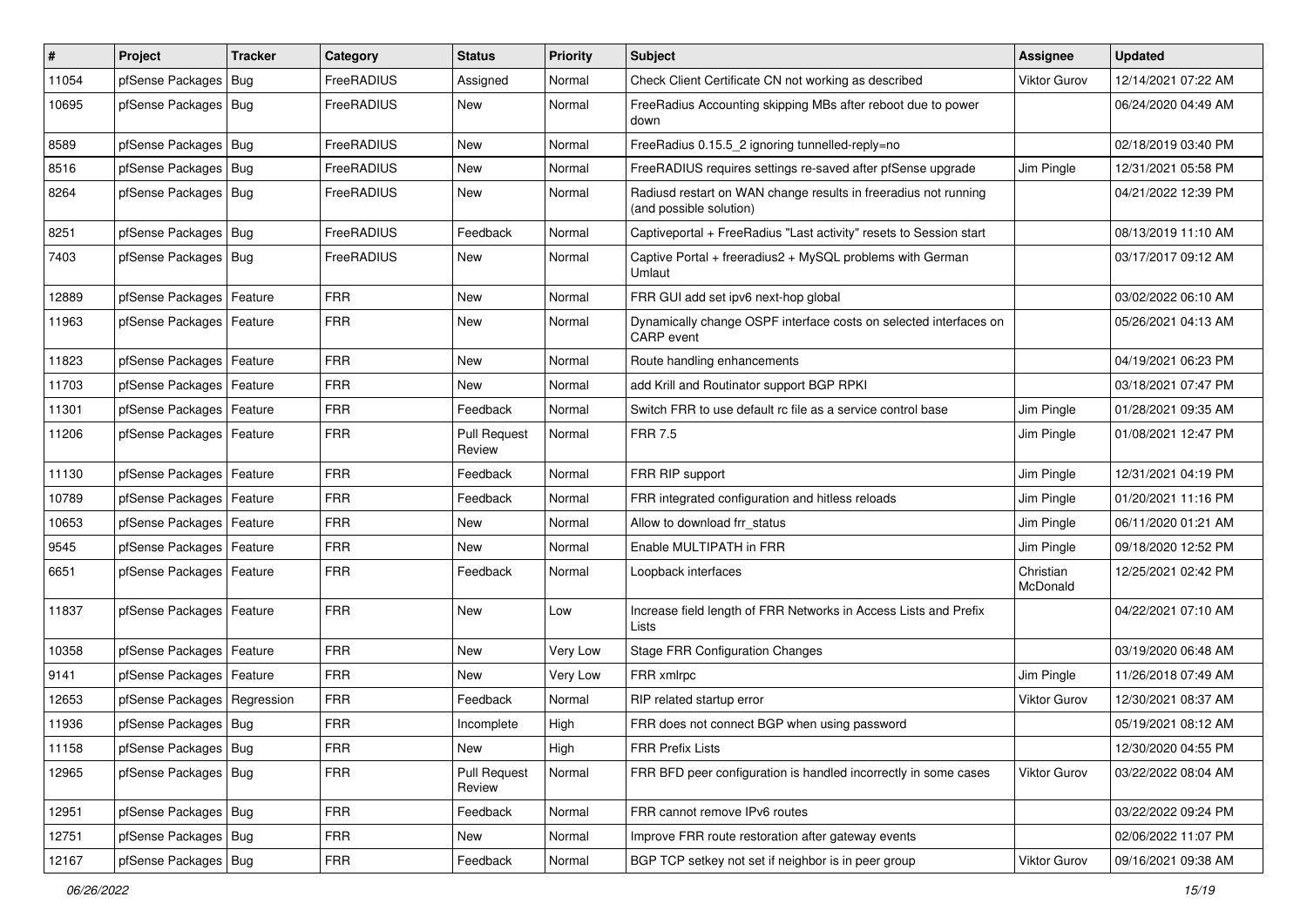| #     | Project                | <b>Tracker</b> | Category           | <b>Status</b>                 | <b>Priority</b> | Subject                                                                                                                                                     | Assignee            | <b>Updated</b>      |
|-------|------------------------|----------------|--------------------|-------------------------------|-----------------|-------------------------------------------------------------------------------------------------------------------------------------------------------------|---------------------|---------------------|
| 12084 | pfSense Packages       | Bug            | FRR                | <b>New</b>                    | Normal          | libfrr.so.0 error on SG-1100                                                                                                                                |                     | 06/26/2021 08:22 AM |
| 11961 | pfSense Packages   Bug |                | <b>FRR</b>         | Feedback                      | Normal          | FRR OSPF add unwanted area 0 authentication to router ospf                                                                                                  | <b>Viktor Gurov</b> | 09/16/2021 10:25 PM |
| 11847 | pfSense Packages       | Bug            | <b>FRR</b>         | Feedback                      | Normal          | Filters not applied to PEER Groups                                                                                                                          | Viktor Gurov        | 07/30/2021 07:45 PM |
| 11841 | pfSense Packages       | Bug            | <b>FRR</b>         | New                           | Normal          | FRR access lists default bahavior changed to permit by default                                                                                              |                     | 04/22/2021 09:52 AM |
| 11836 | pfSense Packages       | Bug            | <b>FRR</b>         | Assigned                      | Normal          | FRR ACCEPTFILTER unstable                                                                                                                                   | <b>Viktor Gurov</b> | 02/14/2022 07:20 AM |
| 11835 | pfSense Packages   Bug |                | <b>FRR</b>         | New                           | Normal          | FRR OSPF redistributed connected routes disappearing                                                                                                        |                     | 04/22/2021 07:11 AM |
| 11693 | pfSense Packages   Bug |                | <b>FRR</b>         | Feedback                      | Normal          | IPv6 static routing fails                                                                                                                                   | <b>Viktor Gurov</b> | 04/26/2022 08:50 AM |
| 11681 | pfSense Packages       | Bug            | <b>FRR</b>         | Feedback                      | Normal          | FRR generates invalid BFD configuration after removing interfaces                                                                                           | <b>Viktor Gurov</b> | 07/14/2021 04:40 PM |
| 11477 | pfSense Packages   Bug |                | <b>FRR</b>         | Feedback                      | Normal          | FRR does not recognize some BFD options                                                                                                                     | <b>Viktor Gurov</b> | 02/26/2021 10:52 PM |
| 11404 | pfSense Packages   Bug |                | <b>FRR</b>         | Feedback                      | Normal          | Incorrect prefix/access lists migration on update                                                                                                           | <b>Viktor Gurov</b> | 02/18/2021 09:49 AM |
| 11377 | pfSense Packages   Bug |                | <b>FRR</b>         | <b>Pull Request</b><br>Review | Normal          | <b>FRR</b> deinstall                                                                                                                                        |                     | 03/10/2021 08:21 AM |
| 11345 | pfSense Packages   Bug |                | <b>FRR</b>         | Feedback                      | Normal          | FRR-OSPF - No "prefix-list" possible                                                                                                                        | Jim Pingle          | 02/04/2021 11:03 PM |
| 10935 | pfSense Packages   Bug |                | <b>FRR</b>         | New                           | Normal          | FRR 0.6.7-6 - BGPD service recycled IPv6 without Route Map                                                                                                  |                     | 12/30/2020 05:00 PM |
| 10516 | pfSense Packages   Bug |                | <b>FRR</b>         | New                           | Normal          | <b>FRR Access list</b>                                                                                                                                      |                     | 12/06/2020 11:02 PM |
| 10503 | pfSense Packages   Bug |                | <b>FRR</b>         | New                           | Normal          | Flapping any GW in multi-WAN influences restating all IPsec tunnels<br>in FRR which leads to dropping all IPsec VTI static routes and<br>related BGP issues |                     | 05/08/2020 07:51 PM |
| 10294 | pfSense Packages       | Bug            | <b>FRR</b>         | New                           | Normal          | FRR Route Counts Incorrect on Status Page                                                                                                                   | Jim Pingle          | 02/26/2020 11:08 AM |
| 11650 | pfSense Packages   Bug |                | <b>FRR</b>         | New                           | Very Low        | FRR configuration broken on restore of manually edited FRR config<br>sections                                                                               |                     | 03/10/2021 08:50 AM |
| 13242 | pfSense                | Feature        | Gateway Monitoring | New                           | Normal          | Enhancements to static route creation/deletion for dpinger monitor<br>IPs                                                                                   |                     | 06/03/2022 11:20 AM |
| 7671  | pfSense                | Feature        | Gateway Monitoring | <b>New</b>                    | Normal          | Gateway Monitoring Via Custom Script or Telnet.                                                                                                             |                     | 09/18/2020 02:59 PM |
| 3859  | pfSense                | Feature        | Gateway Monitoring | New                           | Low             | Make it possible to set the source IP address for gateway monitoring                                                                                        |                     | 11/06/2016 10:12 PM |
| 13295 | pfSense                | Bug            | Gateway Monitoring | <b>Pull Request</b><br>Review | Normal          | Incorrect function parameters for "get_dpinger_status()" call in<br>`qwlb.inc``                                                                             |                     | 06/24/2022 07:25 AM |
| 13076 | pfSense                | Bug            | Gateway Monitoring | New                           | Normal          | Marking a gateway as down does not affect IPsec entries using<br>gateway groups                                                                             |                     | 06/03/2022 10:32 AM |
| 12920 | pfSense                | Bug            | Gateway Monitoring | <b>Pull Request</b><br>Review | Normal          | Gateway behavior differs when the gateway does not exist in<br>config.xml                                                                                   | <b>Viktor Gurov</b> | 06/12/2022 01:27 PM |
| 12811 | pfSense                | <b>Bug</b>     | Gateway Monitoring | New                           | Normal          | Services are not restarted when PPP interfaces connect                                                                                                      | Jim Pingle          | 05/31/2022 05:34 PM |
| 11960 | pfSense                | <b>Bug</b>     | Gateway Monitoring | Feedback                      | Normal          | Gateway Monitoring Traffic Goes Out Default Gateway                                                                                                         |                     | 12/20/2021 05:43 AM |
| 6333  | pfSense                | <b>Bug</b>     | Gateway Monitoring | Confirmed                     | Normal          | Bootup starts/restarts dpinger multiple times                                                                                                               | Luiz Souza          | 11/16/2020 01:11 PM |
| 3132  | pfSense                | Bug            | Gateway Monitoring | In Progress                   | Normal          | Gateway events for IPv6 affect IPv4 services and vice versa                                                                                                 | Viktor Gurov        | 05/10/2022 03:10 PM |
| 8192  | pfSense                | Bug            | Gateway Monitoring | New                           | Low             | dpinger - Change in ISP link-local IPv6 address drops connectivity                                                                                          | Luiz Souza          | 11/05/2020 07:31 AM |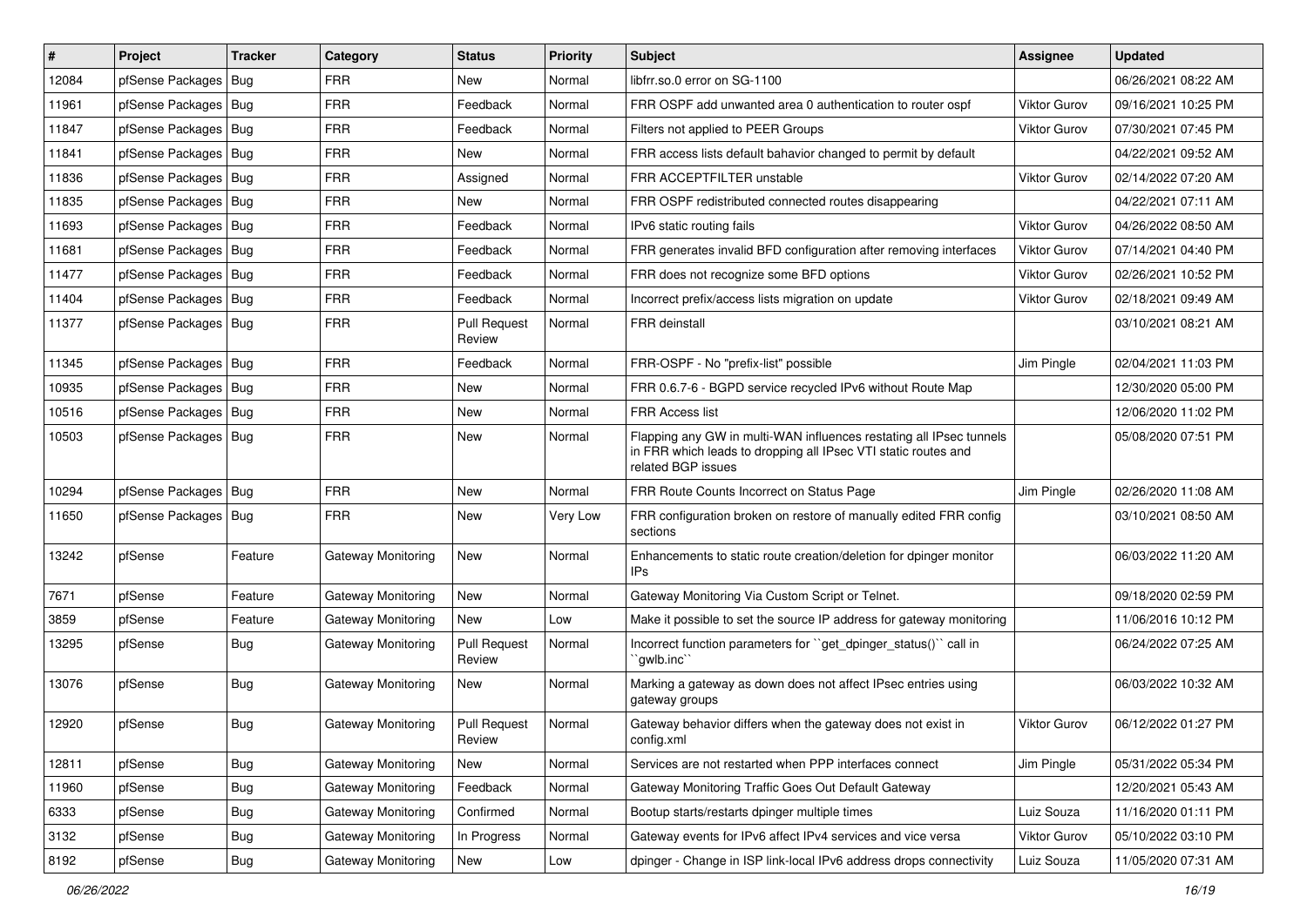| $\pmb{\#}$ | Project                    | <b>Tracker</b>     | Category | <b>Status</b>                 | <b>Priority</b> | <b>Subject</b>                                                                                                                                 | <b>Assignee</b>     | <b>Updated</b>      |
|------------|----------------------------|--------------------|----------|-------------------------------|-----------------|------------------------------------------------------------------------------------------------------------------------------------------------|---------------------|---------------------|
| 8743       | pfSense                    | Todo               | Gateways | New                           | Low             | Gateway Groups page should list gateways in tier order                                                                                         |                     | 08/14/2019 12:16 PM |
| 12077      | pfSense                    | Feature            | Gateways | New                           | Normal          | Allow stick-connections per gateway group                                                                                                      |                     | 06/24/2021 08:45 AM |
| 13294      | pfSense                    | Feature            | Gateways | New                           | Low             | Change gateway name                                                                                                                            |                     | 06/22/2022 06:07 PM |
| 11213      | pfSense                    | Feature            | Gateways | New                           | Low             | Option to mark gateway as down directly from Table                                                                                             |                     | 01/03/2021 07:09 AM |
| 11570      | pfSense                    | Regression         | Gateways | <b>Pull Request</b><br>Review | Normal          | Gateway monitoring services is not always restarted on interface<br>events, which may prevent a WAN from recovering back to an online<br>state | <b>Viktor Gurov</b> | 06/22/2022 09:04 PM |
| 12632      | pfSense                    | Bug                | Gateways | <b>New</b>                    | High            | Assigning a /30 WAN IP address at the console does not save the<br>gateway correctly                                                           |                     | 05/17/2022 02:28 PM |
| 12942      | pfSense                    | <b>Bug</b>         | Gateways | <b>New</b>                    | Normal          | Code to kill states for old gateway when reconnecting an interface is<br>incorrect                                                             | Jim Pingle          | 03/22/2022 01:25 PM |
| 12857      | pfSense                    | Bug                | Gateways | <b>New</b>                    | Normal          | Firewall gateway goes away when making changes to Bridge0<br>device                                                                            |                     | 02/27/2022 11:20 AM |
| 12764      | pfSense                    | Bug                | Gateways | <b>New</b>                    | Normal          | VTI gateway status is pending after assigning the VTI interface                                                                                |                     | 02/07/2022 05:41 AM |
| 10875      | pfSense                    | Bug                | Gateways | New                           | Normal          | PPP periodic reset does not fully restore gateway group round-robin<br>functionality                                                           | Luiz Souza          | 11/05/2020 07:44 AM |
| 9650       | pfSense                    | Bug                | Gateways | New                           | Normal          | IPv6 connection drops (ir-)regular on Kabelvodafone (German cable<br>ISP)                                                                      |                     | 07/27/2019 07:14 AM |
| 8343       | pfSense                    | <b>Bug</b>         | Gateways | <b>New</b>                    | Normal          | Gateway Routes (Default Routes) not removed in Kernel when<br>removed from GUI                                                                 |                     | 05/14/2020 01:22 AM |
| 8846       | pfSense                    | <b>Bug</b>         | Gateways | <b>New</b>                    | Low             | Misleading gateway error message adding/editing static routes using<br>a disabled interface                                                    |                     | 08/21/2019 11:29 AM |
| 12805      | pfSense Docs               | <b>New Content</b> | General  | <b>New</b>                    | Very Low        | Add documentation about what triggers a notfication                                                                                            |                     | 02/15/2022 05:10 PM |
| 12804      | pfSense Docs               | <b>New Content</b> | General  | New                           | Very Low        | Create Slack documentation                                                                                                                     |                     | 02/15/2022 04:59 PM |
| 12570      | pfSense Docs               | Correction         | General  | New                           | Normal          | Active appliance list missing 6100                                                                                                             |                     | 12/06/2021 11:41 AM |
| 10821      | pfSense Docs               | Correction         | General  | New                           | Normal          | Use neutral language alternatives                                                                                                              | Jim Pingle          | 09/23/2020 10:43 AM |
| 9370       | pfSense Docs               | Correction         | General  | In Progress                   | Normal          | Update old screenshots                                                                                                                         | Jim Pingle          | 12/03/2021 09:55 AM |
| 12214      | pfSense Docs               | Todo               | General  | New                           | Low             | Connect to WebGui.                                                                                                                             |                     | 08/05/2021 04:39 AM |
| 12354      | pfSense Packages           | Todo               | haproxy  | Feedback                      | High            | Update haproxy-devel to mitigate CVE-2021-40346                                                                                                | <b>Viktor Gurov</b> | 05/12/2022 08:50 AM |
| 12427      | pfSense Packages           | Todo               | haproxy  | New                           | Normal          | ha-proxy: action order in the GUI is not keeped in the resulting<br>ha-proxy configuration                                                     |                     | 10/06/2021 07:02 AM |
| 12465      | pfSense Packages           | Feature            | haproxy  | <b>New</b>                    | Normal          | Add forwardfor advanced usecases                                                                                                               |                     | 10/16/2021 07:35 PM |
| 10779      | pfSense Packages           | Feature            | haproxy  | Feedback                      | Normal          | <b>HAProxy SSL/TLS Compatibility Mode</b>                                                                                                      | <b>Viktor Gurov</b> | 04/22/2022 02:20 AM |
| 10739      | pfSense Packages           | Feature            | haproxy  | Feedback                      | Normal          | Update HAproxy-devel package to 2.2 and HAproxy to 2.0                                                                                         | <b>Viktor Gurov</b> | 10/03/2021 03:53 PM |
| 9599       | pfSense Packages           | Feature            | haproxy  | <b>New</b>                    | Normal          | Support for "peers" in HAproxy                                                                                                                 |                     | 06/25/2019 01:47 AM |
| 9077       | pfSense Packages   Feature |                    | haproxy  | <b>New</b>                    | Normal          | haproxy UI: Add seperator lines                                                                                                                |                     | 10/29/2018 06:06 AM |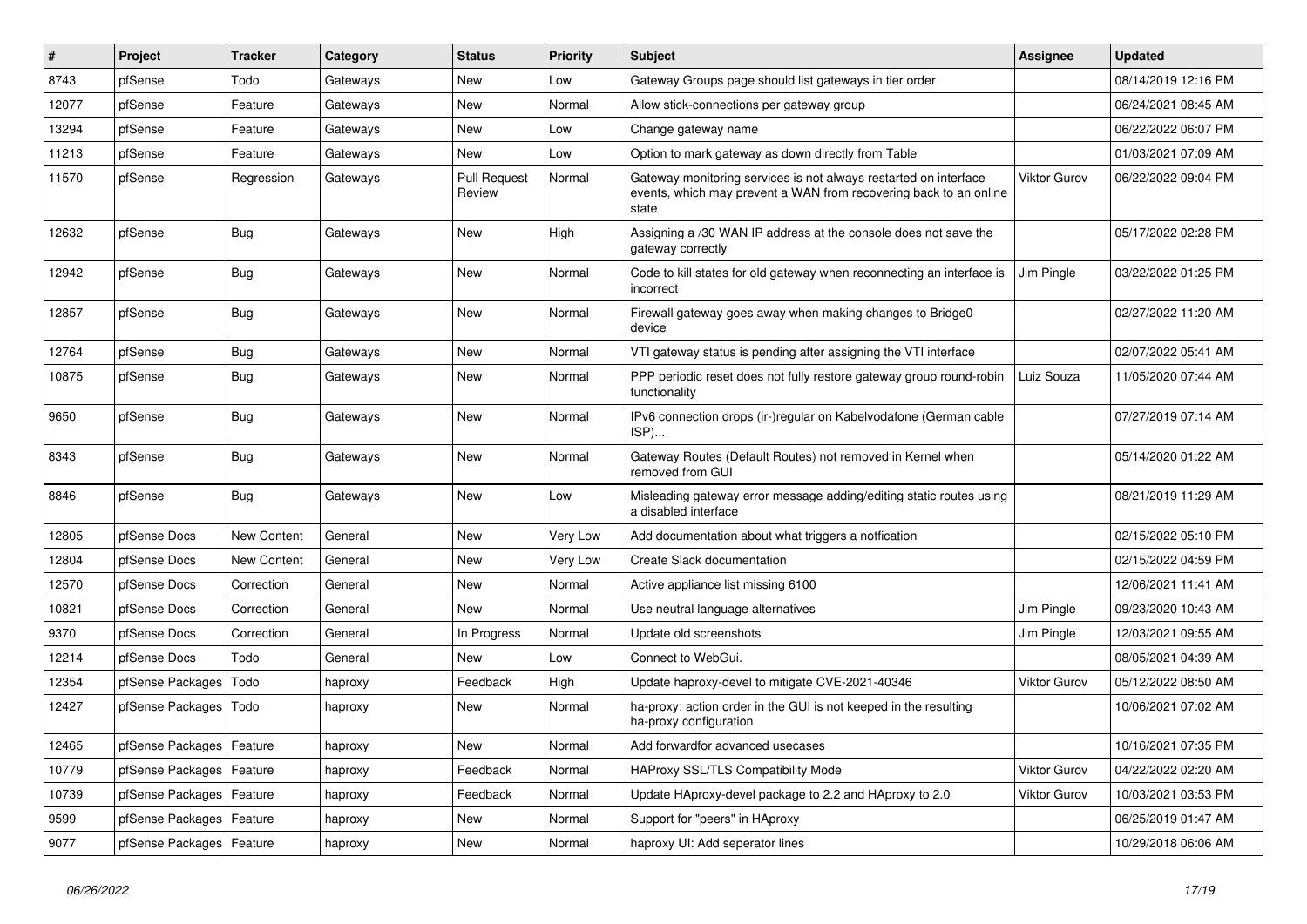| #     | Project                    | <b>Tracker</b> | Category | <b>Status</b> | <b>Priority</b> | <b>Subject</b>                                                                                      | <b>Assignee</b>     | <b>Updated</b>      |
|-------|----------------------------|----------------|----------|---------------|-----------------|-----------------------------------------------------------------------------------------------------|---------------------|---------------------|
| 8982  | pfSense Packages           | Feature        | haproxy  | New           | Normal          | HAproxy ACL support for map in configuration UI                                                     |                     | 06/25/2019 01:49 AM |
| 8869  | pfSense Packages   Feature |                | haproxy  | New           | Normal          | HAproxy should use RFC 7919 DH parameter files                                                      |                     | 10/17/2018 10:46 AM |
| 8232  | pfSense Packages           | Feature        | haproxy  | New           | Normal          | different ssl options based on the sni name                                                         |                     | 01/30/2019 10:36 AM |
| 8121  | pfSense Packages   Feature |                | haproxy  | New           | Normal          | haproxy, allow to generate backends even they don't seem to be<br>used                              |                     | 11/23/2017 04:04 AM |
| 7686  | pfSense Packages   Feature |                | haproxy  | New           | Normal          | Add option in HAProxy to configure SSL defaults based on the<br>Mozilla SSL Configuration Generator |                     | 08/16/2019 01:09 PM |
| 9648  | pfSense Packages   Feature |                | haproxy  | New           | Very Low        | Multiple node Sync HAProxy configuration to backup CARP<br>members via XMLRPC.                      |                     | 07/25/2019 10:04 AM |
| 11135 | pfSense Packages   Bug     |                | haproxy  | Feedback      | High            | HAproxy OCSP reponse crontab bug                                                                    | <b>Viktor Gurov</b> | 09/10/2021 11:51 AM |
| 8438  | pfSense Packages   Bug     |                | haproxy  | New           | High            | haproxy: can't use ACL for cert with http-response actions                                          |                     | 05/24/2018 01:12 PM |
| 13022 | pfSense Packages   Bug     |                | haproxy  | Feedback      | Normal          | HAProxy - Sub Frontends ignore Client verification CA certificates                                  |                     | 04/06/2022 12:55 PM |
| 11937 | pfSense Packages Bug       |                | haproxy  | Feedback      | Normal          | HAproxy "Use Client-IP" option breaks Captive Portal                                                | Viktor Gurov        | 06/22/2021 08:48 AM |
| 11756 | pfSense Packages   Bug     |                | haproxy  | Feedback      | Normal          | HaProxy does not transfer backend states during reload                                              | <b>Viktor Gurov</b> | 07/14/2021 01:21 PM |
| 11491 | pfSense Packages   Bug     |                | haproxy  | Feedback      | Normal          | haproxy-devel v0.62 2 - startup error 'httpchk'                                                     | Viktor Gurov        | 06/22/2021 08:46 AM |
| 11036 | pfSense Packages   Bug     |                | haproxy  | New           | Normal          | <b>HAproxy ACL</b>                                                                                  |                     | 02/11/2022 11:27 AM |
| 10936 | pfSense Packages   Bug     |                | haproxy  | Feedback      | Normal          | both haproxy/haproxy-devel non-existent option lb-agent-chk                                         |                     | 04/21/2022 12:40 PM |
| 9500  | pfSense Packages   Bug     |                | haproxy  | New           | Normal          | HAproxy does not delete non-applicable action config                                                |                     | 01/18/2022 06:28 AM |
| 9335  | pfSense Packages   Bug     |                | haproxy  | Feedback      | Normal          | Stored XSS in HAProxy / haproxy listeners edit.php                                                  | Jim Pingle          | 02/18/2019 09:35 AM |
| 9261  | pfSense Packages   Bug     |                | haproxy  | New           | Normal          | haproxy GUI failure                                                                                 |                     | 01/08/2019 12:41 PM |
| 8902  | pfSense Packages   Bug     |                | haproxy  | New           | Normal          | HAproxy package not use custom DNS for lookup on apply new<br>config                                |                     | 09/16/2018 08:16 AM |
| 8213  | pfSense Packages   Bug     |                | haproxy  | New           | Normal          | acl src file not populated from alias                                                               |                     | 12/21/2017 02:02 PM |
| 7462  | pfSense Packages   Bug     |                | haproxy  | New           | Normal          | HAproxy not rebinding properly after WAN DHCP IP change                                             |                     | 01/11/2018 09:15 AM |
| 7039  | pfSense Packages   Bug     |                | haproxy  | Feedback      | Normal          | HAProxy backend configuration does not handle intermediate CAs<br>properly                          |                     | 04/21/2022 12:40 PM |
| 6861  | pfSense Packages   Bug     |                | haproxy  | New           | Normal          | Ha-Proxy duplicated backend used in place of original backend                                       |                     | 02/18/2019 05:30 PM |
| 6784  | pfSense Packages   Bug     |                | haproxy  | New           | Normal          | HAProxy version .48 will not use URL Table Alias for front end<br>listener                          |                     | 02/18/2019 05:32 PM |
| 13098 | pfSense Packages   Bug     |                | haproxy  | Feedback      | Low             | HAProxy Virtual IP broken link under Frontend setup                                                 |                     | 04/27/2022 08:35 AM |
| 9247  | pfSense Packages   Bug     |                | haproxy  | New           | Low             | HAProxy multiple server selection on stats pages doesn't work                                       |                     | 01/02/2019 04:44 PM |
| 11000 | pfSense Packages           | Bug            | haproxy  | New           | Very Low        | haproxy deprecated trick suggested                                                                  |                     | 12/23/2020 02:55 PM |
| 12597 | pfSense Docs               | New Content    | Hardware | New           | Normal          | How to reset IPMI settings and password for Netgate appliances                                      |                     | 05/07/2022 12:33 PM |
| 12861 | pfSense Docs               | Correction     | Hardware | New           | Normal          | pfSense hardware tuning guide references obsolete interface loader<br>variable & buffer limits      |                     | 02/23/2022 05:31 PM |